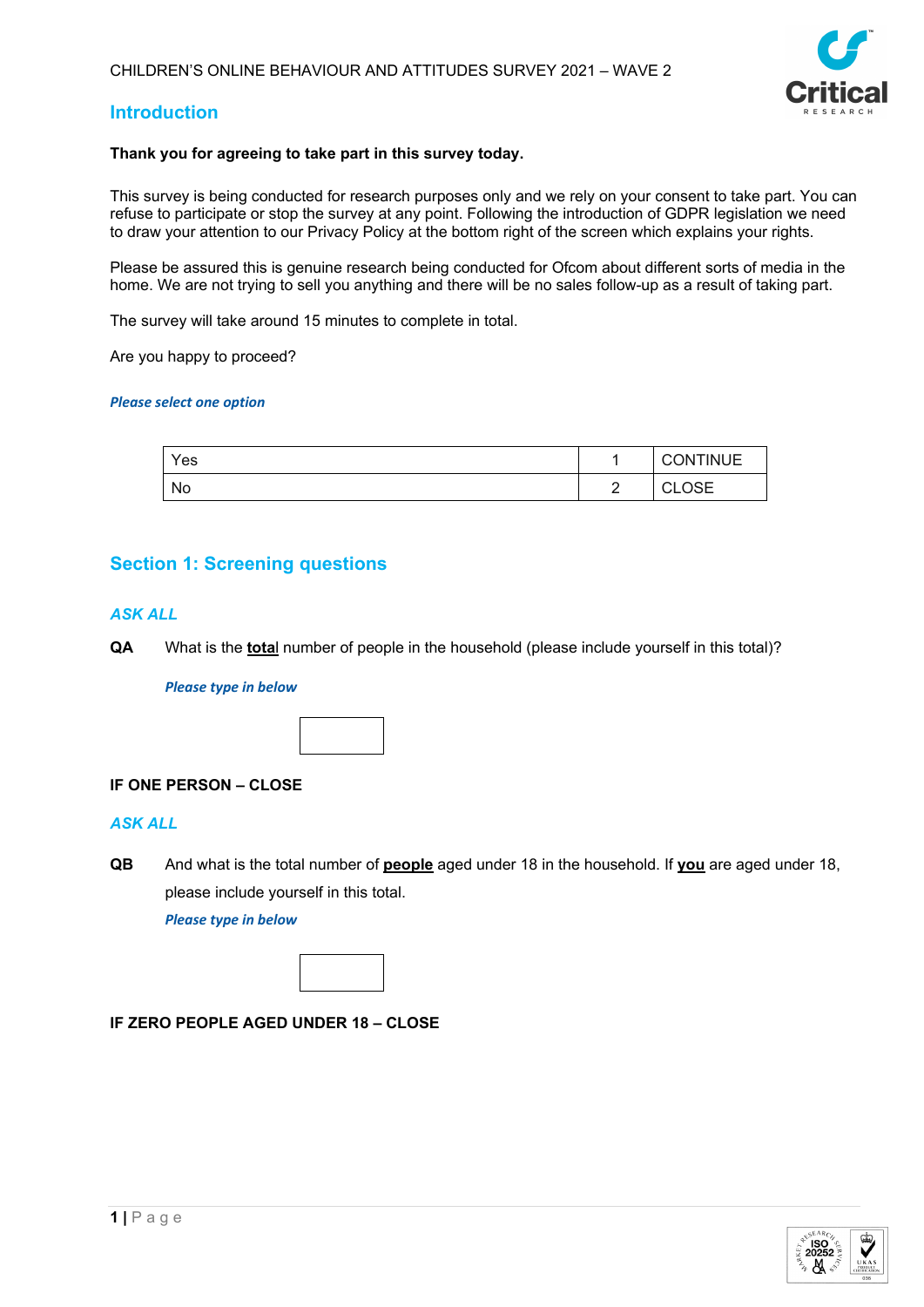

## *ASK ALL*

**QB1** Can we please ask the ages of those aged under 18 in the household? *Please select all that apply*

| Aged under 1      | 1              | CLOSE IF SINGLE CODED OR IF MULTI CODED BUT NOT WITH CODES 4-18 |
|-------------------|----------------|-----------------------------------------------------------------|
| Aged 1            | $\overline{2}$ | CLOSE IF SINGLE CODED OR IF MULTI CODED BUT NOT WITH CODES 4-18 |
| Aged 2            | 3              | CLOSE IF SINGLE CODED OR IF MULTI CODED BUT NOT WITH CODES 4-18 |
| Aged 3            | 4              | <b>CONTINUE</b>                                                 |
| Aged 4            | 5              | <b>CONTINUE</b>                                                 |
| Aged 5            | 6              | <b>CONTINUE</b>                                                 |
| Aged 6            | 7              | <b>CONTINUE</b>                                                 |
| Aged 7            | 8              | <b>CONTINUE</b>                                                 |
| Aged 8            | 9              | <b>CONTINUE</b>                                                 |
| Aged 9            | 10             | <b>CONTINUE</b>                                                 |
| Aged 10           | 11             | <b>CONTINUE</b>                                                 |
| Aged 11           | 12             | <b>CONTINUE</b>                                                 |
| Aged 12           | 13             | <b>CONTINUE</b>                                                 |
| Aged 13           | 14             | <b>CONTINUE</b>                                                 |
| Aged 14           | 15             | <b>CONTINUE</b>                                                 |
| Aged 15           | 16             | <b>CONTINUE</b>                                                 |
| Aged 16           | 17             | <b>CONTINUE</b>                                                 |
| Aged 17           | 18             | <b>CONTINUE</b>                                                 |
| Prefer not to say | 19             | <b>CLOSE</b>                                                    |

## *ASK ALL*

**QB2** And are you a parent or guardian to any of those aged under 18 in the household?

| Yes               | <b>CONTINUE</b> |
|-------------------|-----------------|
| No                | <b>CLOSE</b>    |
| Prefer not to say | <b>CLOSE</b>    |

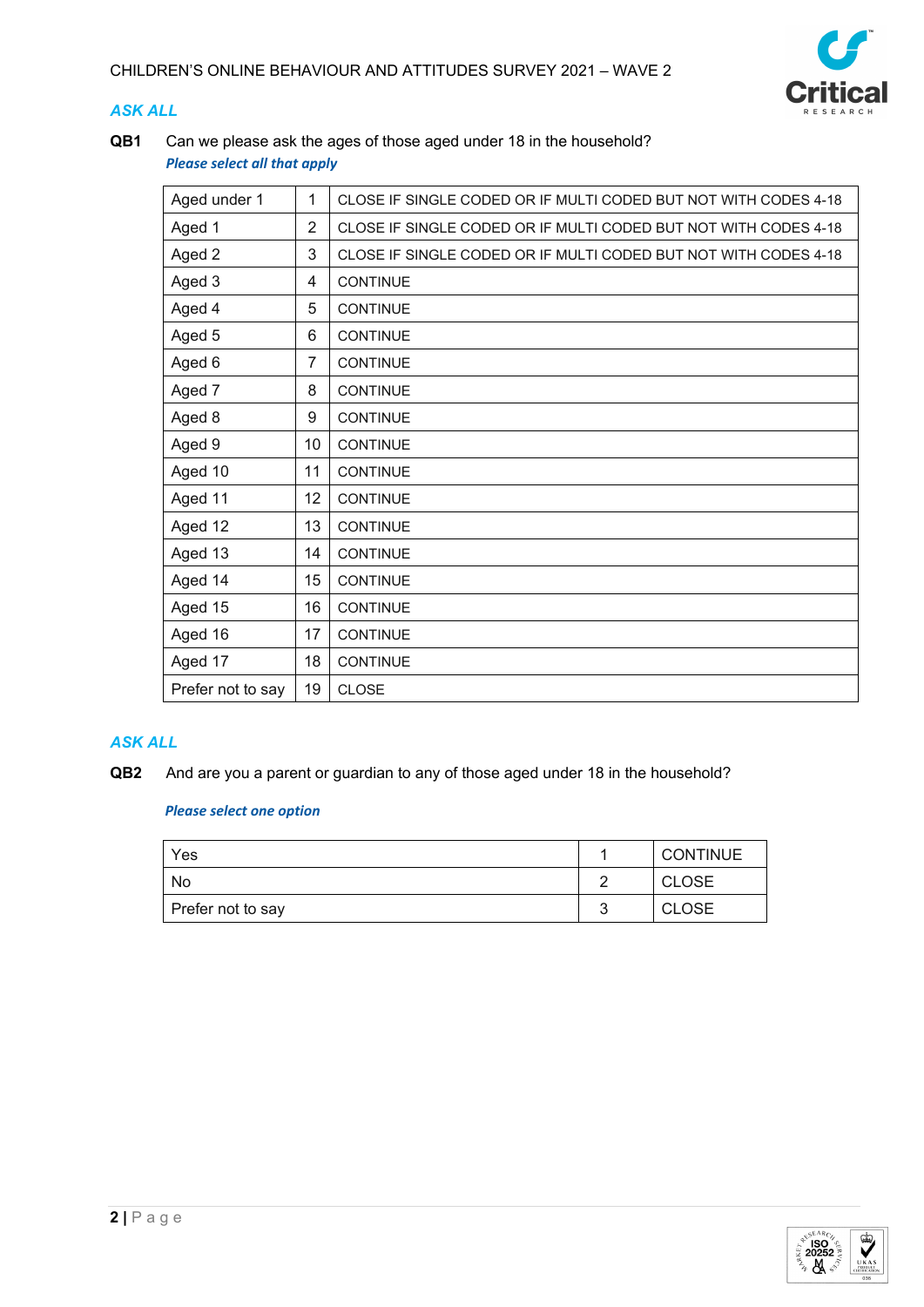

## *ASK ALL*

**QB3** Can we please ask the gender of the children aged under 18 in your household ?

|                   | Male      | Female         |
|-------------------|-----------|----------------|
| Aged under 1      | 0         | 0              |
| Aged 1            | 0         | 0              |
| Aged 2            | 0         | 0              |
| Aged 3            | 0         | $\mathbf 0$    |
| Aged 4            | 0         | $\overline{0}$ |
| Aged 5            | $\pmb{0}$ | 0              |
| Aged 6            | 0         | 0              |
| Aged 7            | 0         | 0              |
| Aged 8            | 0         | 0              |
| Aged 9            | 0         | 0              |
| Aged 10           | 0         | 0              |
| Aged 11           | 0         | $\overline{0}$ |
| Aged 12           | 0         | $\mathbf 0$    |
| Aged 13           | 0         | 0              |
| Aged 14           | 0         | 0              |
| Aged 15           | 0         | 0              |
| Aged 16           | 0         | 0              |
| Aged 17           | 0         | 0              |
| Prefer not to say |           |                |

We are carrying out research on behalf of Ofcom about children's use of, and opinions about different sorts of media. We need to know what parents and guardians think too.

The questions in the survey will relate to one particular child in your home.

We are interested in your views as a parent in relation to that child and, depending on the age of the child selected, we may want to hear from them too.

We have some questions for you first.

## *ASK ALL*

**QD1** Where do you normally live? By this we mean the place that you live for most of the year.

| England          |  |
|------------------|--|
| Wales            |  |
| Scotland         |  |
| Northern Ireland |  |
|                  |  |

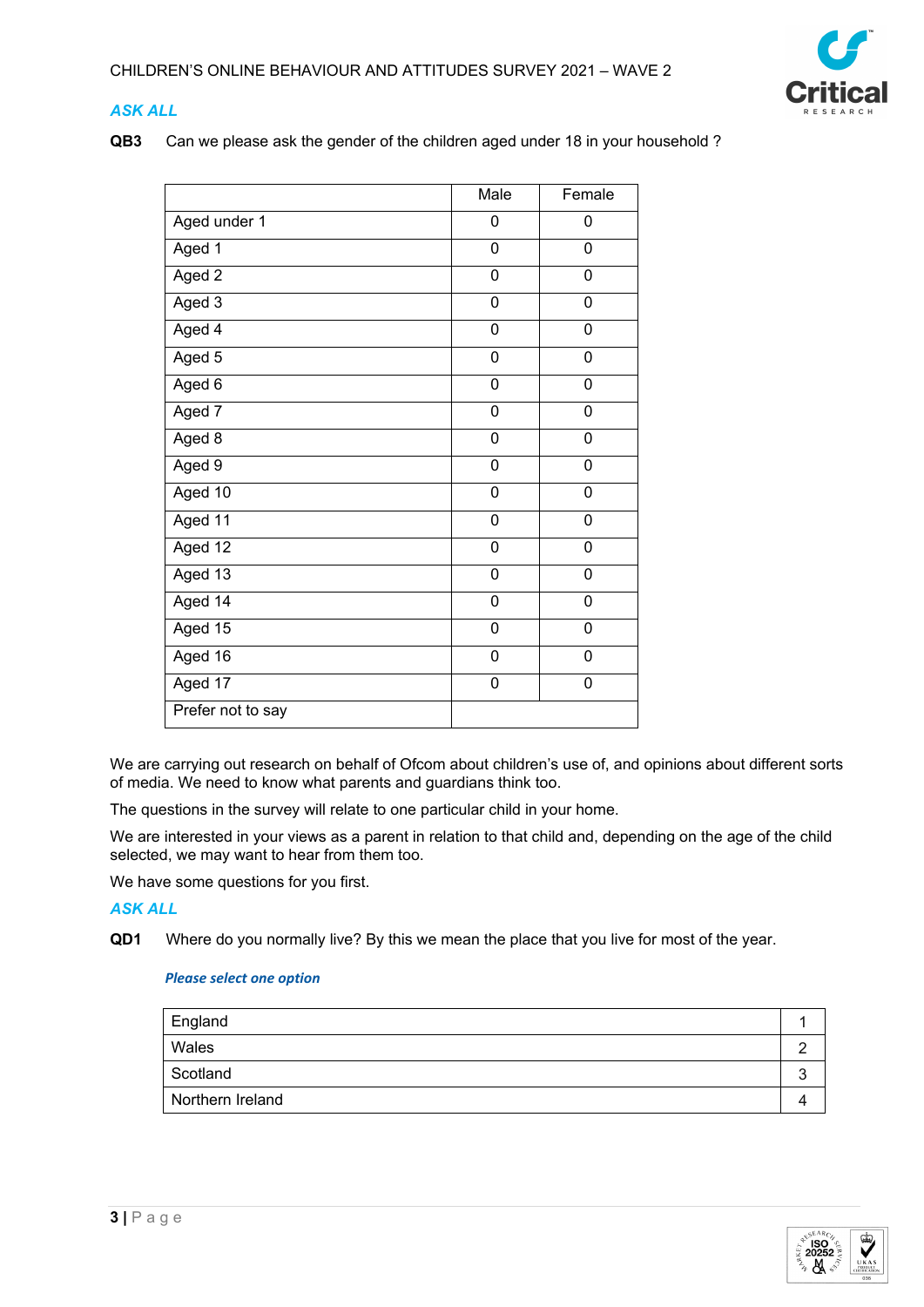

## *ASK ALL THAT LIVE IN ENGLAND AT QD1 (CODE 1)*

**QD2** What region of England do you live in?

#### *Please select one option*

| North East               |   |
|--------------------------|---|
| Yorkshire and Humberside | 2 |
| North West               | 3 |
| <b>West Midlands</b>     | 4 |
| East Midlands            | 5 |
| East of England          | 6 |
| South West               |   |
| South East               | 8 |
| London                   | 9 |

## *ASK ALL*

## **QF** Which one of these options best describes where you live?

| Large city                 |  |
|----------------------------|--|
| Smaller city or large town |  |
| Medium town                |  |
| Small town                 |  |
| Rural area                 |  |

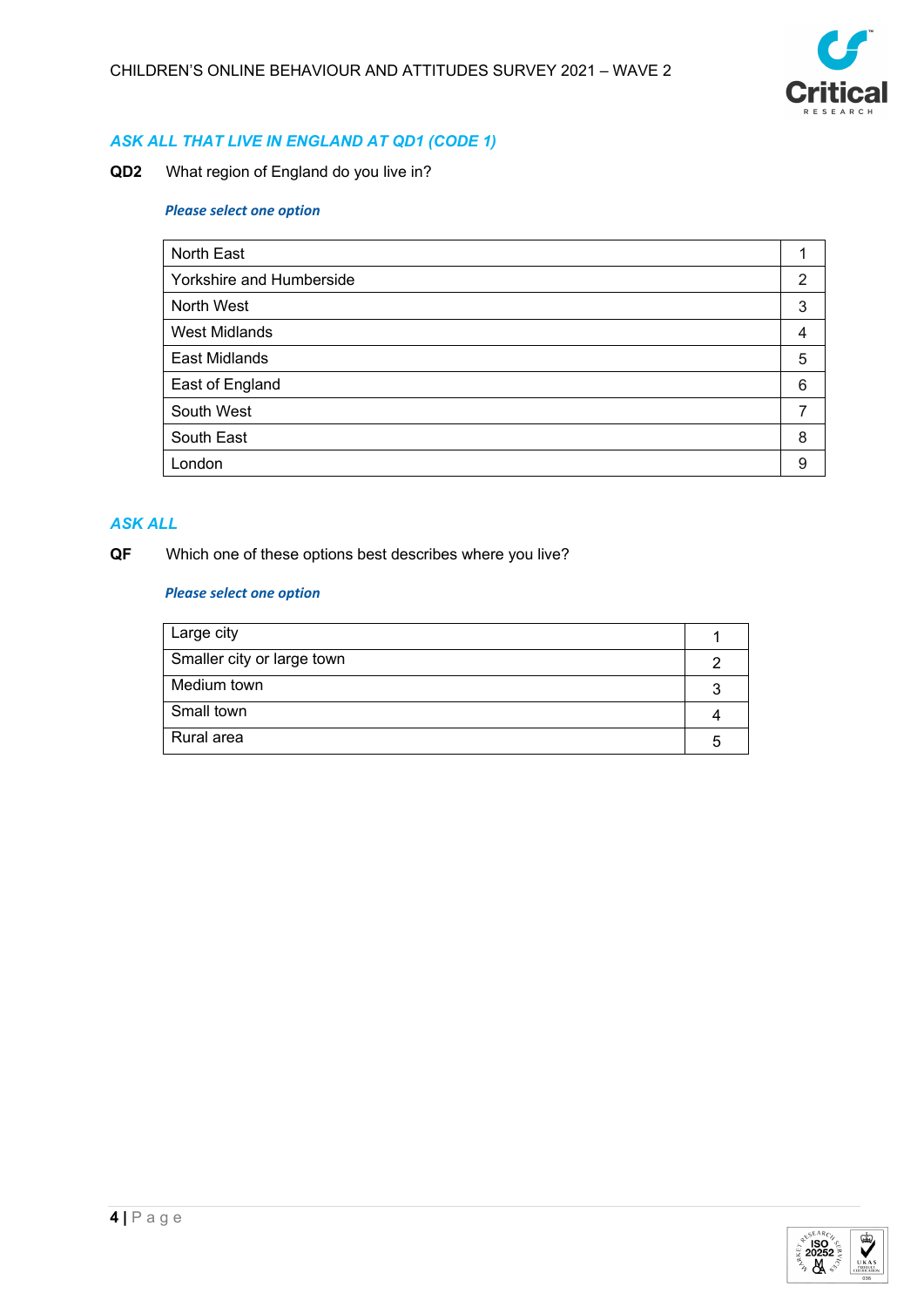## *ASK ALL*



**QG** Which of these best describes the chief income earner in your household?

If you/ they are retired and living on a private pension, please choose your description based on what you/ they did before you/ they retired.

If you/ they have been unemployed for six months or less, please choose your description based on your/ their most recent main job.

**Please note - if you/ they are currently 'on furlough' please respond based on your/ their employment status before furlough**

#### *Please select one option*

| Very senior management; top level civil servant or professional (e.g.<br>surgeon; partner in a law firm; regional bank manager; board director of<br>medium/large firm). |    |
|--------------------------------------------------------------------------------------------------------------------------------------------------------------------------|----|
| Senior or middle management in large organisation; owner of small<br>business; principal officer in civil service/ local government                                      | 2  |
| Junior management or professional; or administrative (e.g. most office<br>workers; accounts clerk; secretary; police sergeant; nurse)                                    | 3  |
| Skilled manual worker - e.g. mechanic, paramedic, cook, fitter, plumber,<br>electrician, lorry driver, train driver, hairdresser, beautician, etc.                       | 4  |
| Semi-skilled or unskilled manual worker - e.g. baggage handler,<br>restaurant server, factory worker, receptionist, labourer, gardener etc.                              | 5  |
| Housewife/househusband                                                                                                                                                   | 6  |
| Unemployed                                                                                                                                                               | 7  |
| Student                                                                                                                                                                  | 8  |
| Retired and on state pension ONLY (If retired but not only on state<br>pension, please indicate the occupation just before retirement)                                   | 9  |
| Don't know                                                                                                                                                               | 10 |

## *ESTABLISH PERMISSION/ CONSENT FROM PARENT AND CHILD (WHERE APPLICABLE) TO BE INTERVIEWED AND COLLECT NAME OF CHILD THEN CONTINUE TO SHOWSCREEN 1*

**QJ** And which of these terms best describes your relationship to your child <AGED 3/4/5/6/7/8/9/10/11/12/13/14/15/16/17>

| Parent                                               |   | <b>CONTINUE</b> |  |
|------------------------------------------------------|---|-----------------|--|
| Guardian                                             |   |                 |  |
| Something else                                       | ຈ | <b>CLOSE</b>    |  |
| I do not have parental responsibility for this child | 4 |                 |  |

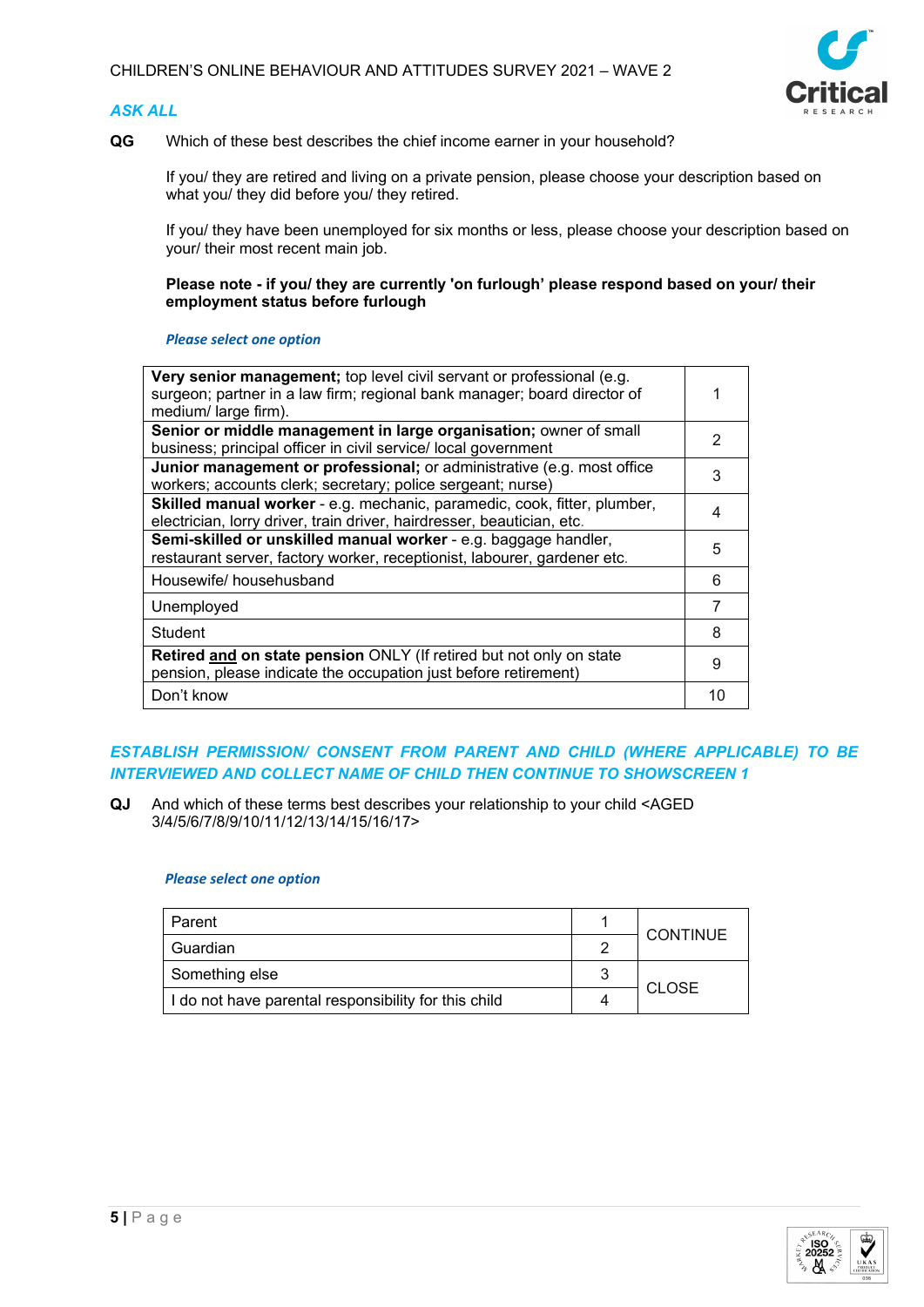## *SHOWSCREEN 1 -SHOW ALL PARENTS*

## START SURVEY

Thank you very much for your answers so far. You qualify for the main survey.

Please think about your [boy/ girl aged 3/4/5/6/7/8/9/10/11/12/13/14/15/16/17] for this next section of questions.

Please click on the '>>' button below to proceed

#### *ASK ALL PARENTS OF 8-17s – PARENTS OF 3-7S SKIP TO QP1*

**QM** QUESTION TO COLLECT THE NAME OF THE CHILD WHO WILL BE ANSWERING QUESTIONS LATER, WITH AN OPTION FOR 'PREFER NOT TO SAY'

## *ASK ALL PARENTS OF 3-7s – PARENTS OF 8-17S SKIP TO QP2*

**QP1** Please think about any reason [your child] may have for **going online** – maybe to look at a website or use an app, watch a TV programme or video clip on sites or apps like YouTube, to play games online, for social media, or to do school or homework.

Does [your child] use any of **these** to go online **at home or elsewhere**?

#### *Please select all that apply*

| Mobile phone /smartphone (like an iPhone or Samsung Galaxy)                                    |    |
|------------------------------------------------------------------------------------------------|----|
| Tablet (like an iPad, Kindle Fire or Google Nexus)                                             |    |
| Laptop or netbook                                                                              |    |
| Desktop computer (one that is usually in a fixed place with a separate<br>screen and keyboard) |    |
| Games console or handheld games player                                                         | ٠h |
| Other type of device - (please type in below)                                                  | հ  |
| None of these/ Child does not go online                                                        |    |

## *ASK ALL PARENTS OF 3-17S*

**QP2** Does [your child] use a smart speaker which can respond to voice commands like "Alexa" or "Hey Google" ?

Popular brands include Amazon Echo, Google Home, Facebook Portal and Apple HomePod.

| Yes        |  |
|------------|--|
| No         |  |
| Don't know |  |

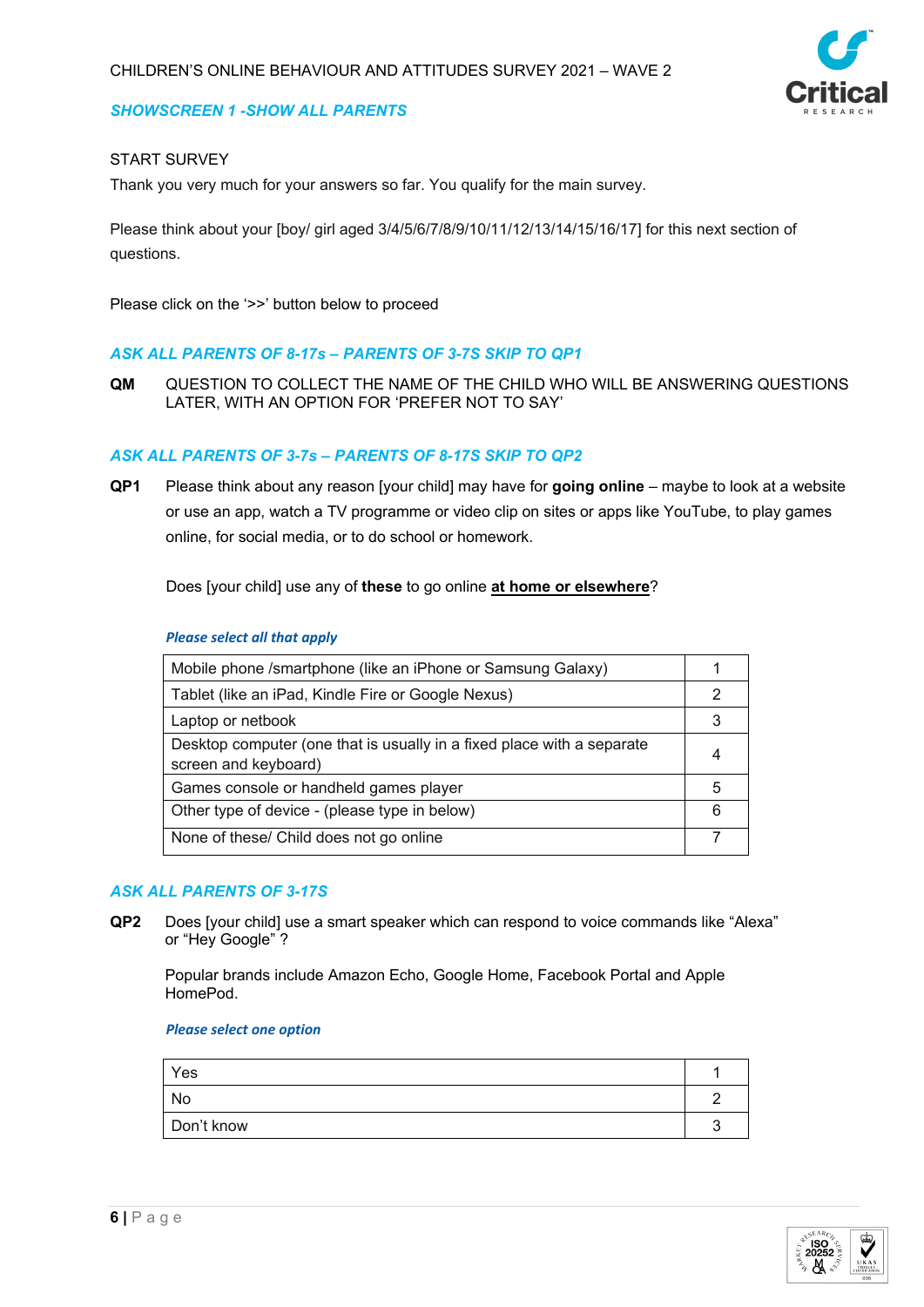

## *ASK ALL PARENTS OF 3-7S*

**QP4** Which, **if any,** of these apps or sites does [your child] use to **send messages or make video or voice calls**?

## *Please select all that apply*

| Discord                                                                      | 1              |
|------------------------------------------------------------------------------|----------------|
| (Facebook) Messenger                                                         | $\overline{2}$ |
| FaceTime                                                                     | 3              |
| iMessage (by Apple)                                                          | 5              |
| Imo                                                                          | 6              |
| Instagram (Direct)                                                           | $\overline{7}$ |
| Kik                                                                          | 8              |
| <b>Microsoft Teams</b>                                                       | 9              |
| Omegle                                                                       | 10             |
| Signal                                                                       | 11             |
| Skype                                                                        | 12             |
| Snapchat                                                                     | 13             |
| Telegram                                                                     | 14             |
| WhatsApp                                                                     | 15             |
| Zoom                                                                         | 16             |
| Child sends messages or makes video/ voice calls on other apps/ sites        | 17             |
| Child does not send messages or make video or voice calls on ANY apps/ sites | 18             |
| Don't know                                                                   | 19             |

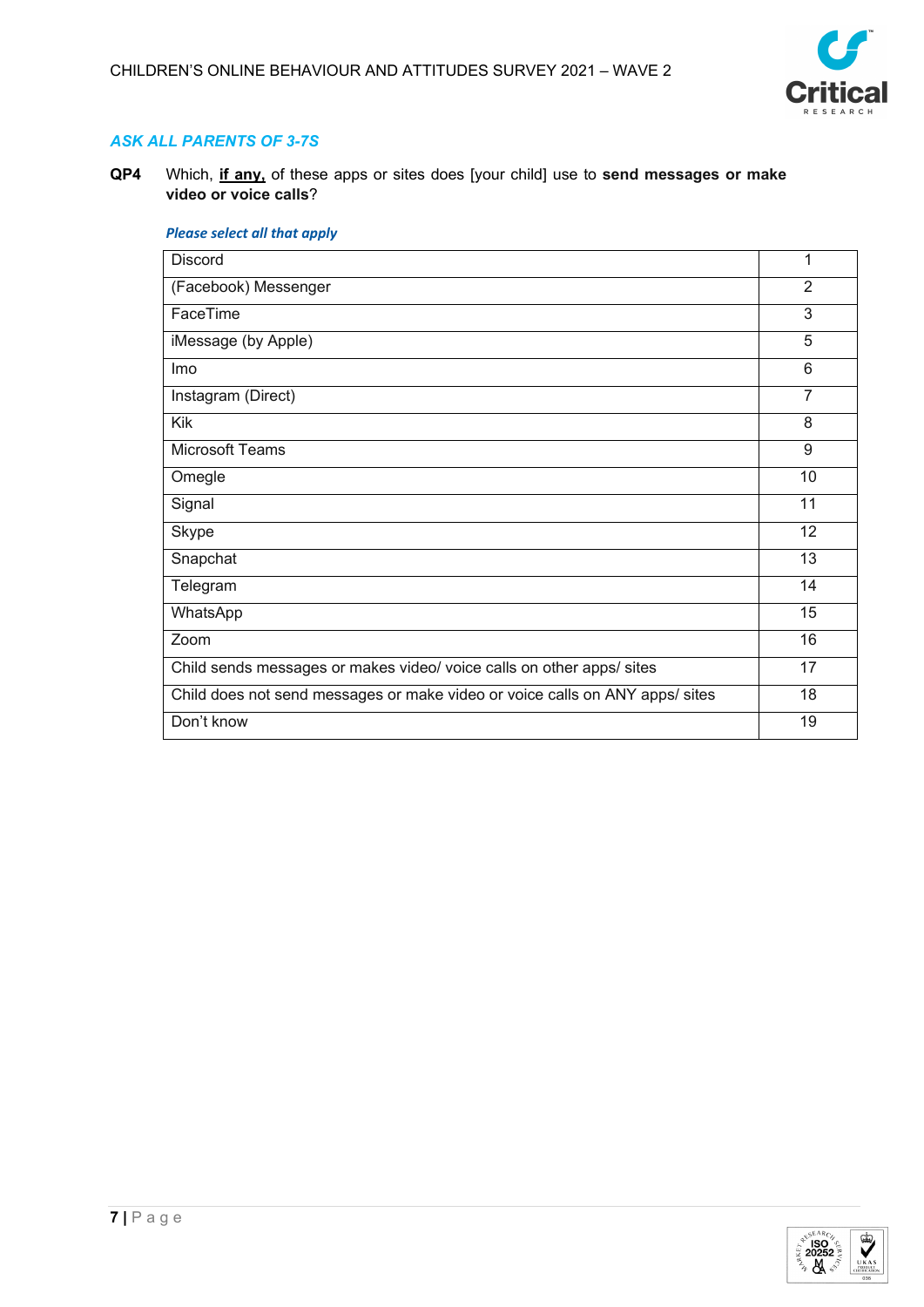

## *SHOWSCREEN – SHOW ALL PARENTS* **OF 3-7S**

Now please think about apps and sites that can be used by your child to watch or upload videos.

## *ASK ALL PARENTS OF 3-7s*

**QP5** Which, **if any**, of these apps or sites does [your child] **watch** videos on?

#### *Please select all that apply*

| <b>Byte</b>                                    | 1              |
|------------------------------------------------|----------------|
| Dailymotion                                    | $\overline{2}$ |
| Dubsmash                                       | 3              |
| Facebook (inc Facebook Gaming)                 | 4              |
| Fruitlab                                       | 5              |
| GoNoodle                                       | 6              |
| <b>GROM</b> social                             | $\overline{7}$ |
| Imgur                                          | 8              |
| Instagram                                      | 9              |
| Snapchat                                       | 10             |
| <b>TikTok</b>                                  | 11             |
| <b>Triller</b>                                 | 12             |
| Twitch                                         | 13             |
| Vimeo                                          | 14             |
| YouTube                                        | 15             |
| Child watches videos on other apps/sites       | 16             |
| Child does not watch videos on ANY apps/ sites | 17             |
| Don't know                                     | 18             |

## *ASK ALL PARENTS OF 3-7s*

**QP6** Does [your child] upload videos online that they have made themselves?

| Yes        |  |
|------------|--|
| No         |  |
| Don't know |  |

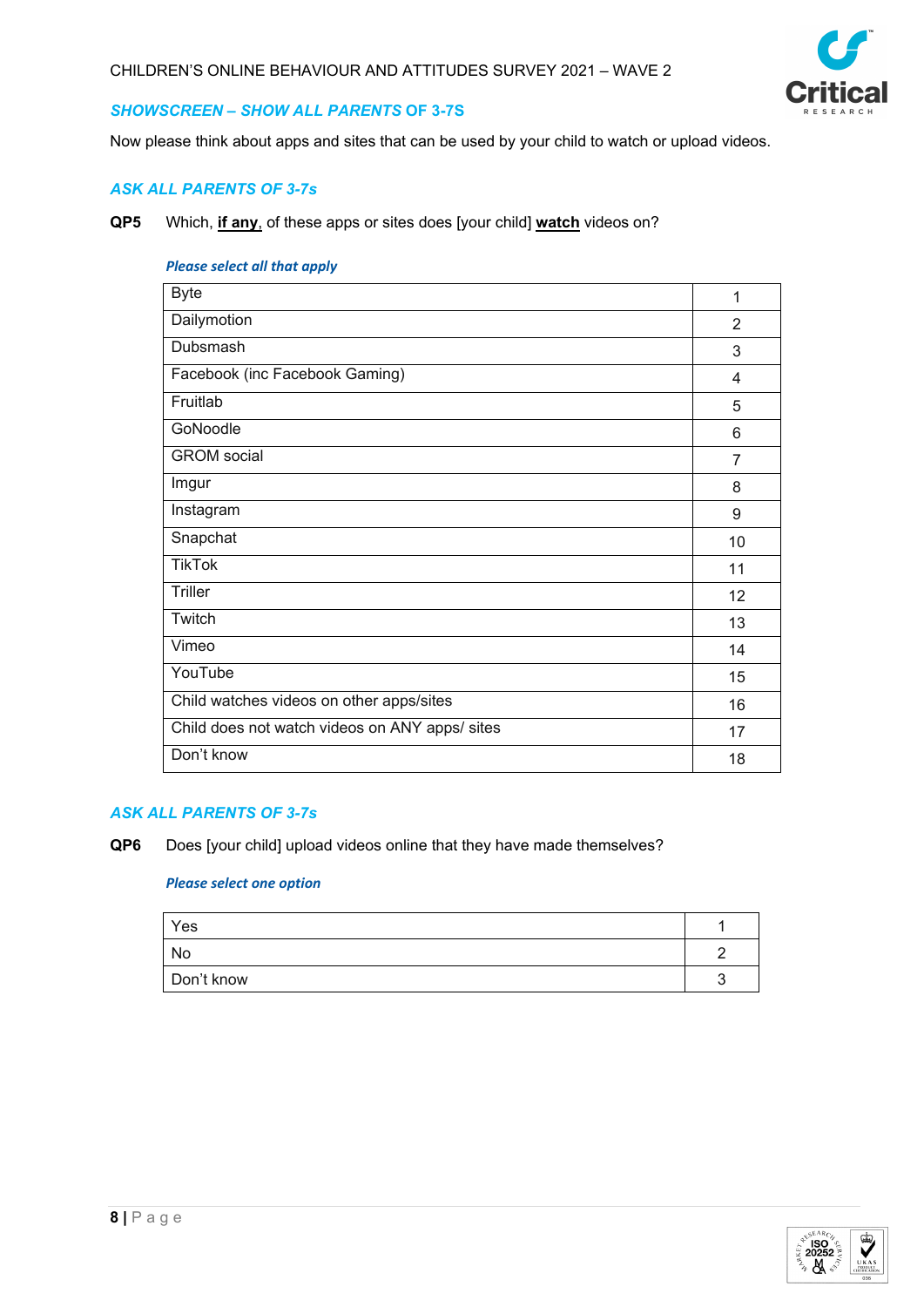

## *ASK ALL PARENTS OF 3-7s THAT SAY YES AT QP6*

**QP7** And which of these apps or sites does [your child] use to **upload** videos online that they have made themselves?

| <b>Byte</b>                               | 1  |
|-------------------------------------------|----|
| Dailymotion                               | 2  |
| Dubsmash                                  | 3  |
| Facebook (inc Facebook Gaming)            | 4  |
| Fruitlab                                  | 5  |
| GoNoodle                                  | 6  |
| <b>GROM</b> social                        | 7  |
| Imgur                                     | 8  |
| Instagram                                 | 9  |
| Snapchat                                  | 10 |
| <b>TikTok</b>                             | 11 |
| <b>Triller</b>                            | 12 |
| Twitch                                    | 13 |
| Vimeo                                     | 14 |
| YouTube                                   | 15 |
| Child uploads videos to other apps/ sites | 16 |
| Don't know                                | 17 |

#### *Please select all that apply*

## *ASK ALL PARENTS OF 3-7s THAT WATCH VIDEOS ON YOUTUBE AT QP5 (CODE 15) OR UPLOAD VIDEOS TO YOUTUBE AT QP7 (CODE 15) – OTHERS SKIP TO QP10*

**QP9** You said that [your child] uses YouTube. Do they use the main YouTube website or app, or the one that is aimed specifically at children called YouTube Kids, or do they use both?

#### *Please select all that apply*

| They use the YouTube Kids app/ site   |  |
|---------------------------------------|--|
| They use the 'main' YouTube app/ site |  |
| Don't know                            |  |

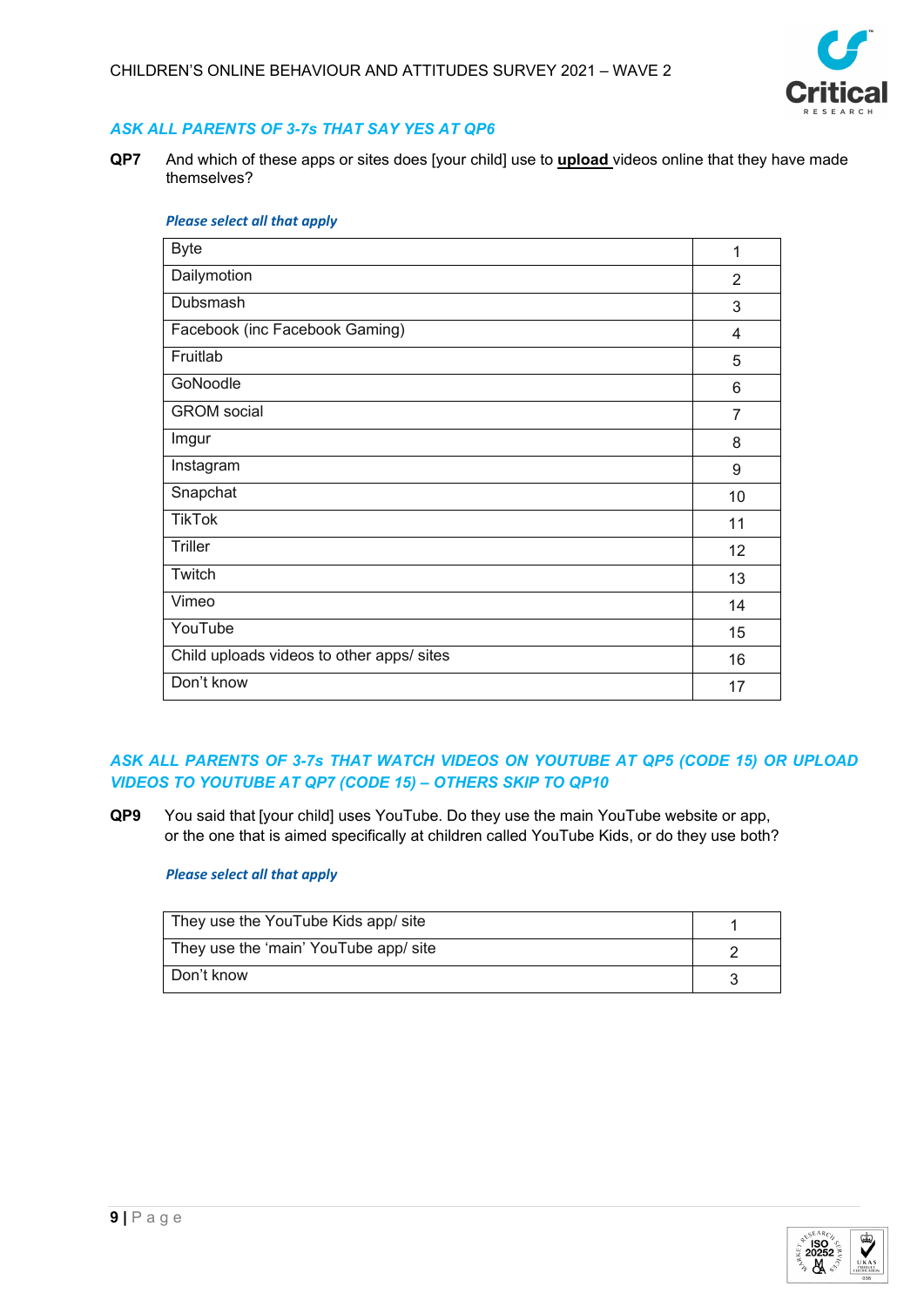

## *ASK ALL PARENTS OF 3-7s*

#### **QP10 Moving on now to think about live streaming apps or sites.**

These apps or sites let you watch videos 'live' at exactly the same time as they are being made.

Which, **if any,** of these live streaming apps or sites does [your child] use to **watch live stream videos**?

#### *Please select all that apply*

| Facebook (Live)                                              |   |
|--------------------------------------------------------------|---|
| Instagram (Live)                                             | 2 |
| Monkey                                                       | 3 |
| TikTok (LIVE)                                                | 4 |
| Twitch                                                       | 5 |
| YouNow                                                       | 6 |
| YouTube (Live)                                               |   |
| Child watches live streamed videos on other apps/ sites      | 8 |
| Child does not watch live streamed videos on ANY apps/ sites | 9 |
| Don't know                                                   |   |

## *ASK ALL PARENTS OF 3-7S*

**QP11** And does [your child] live stream their **own** videos?

| Yes        |  |
|------------|--|
| No         |  |
| Don't know |  |

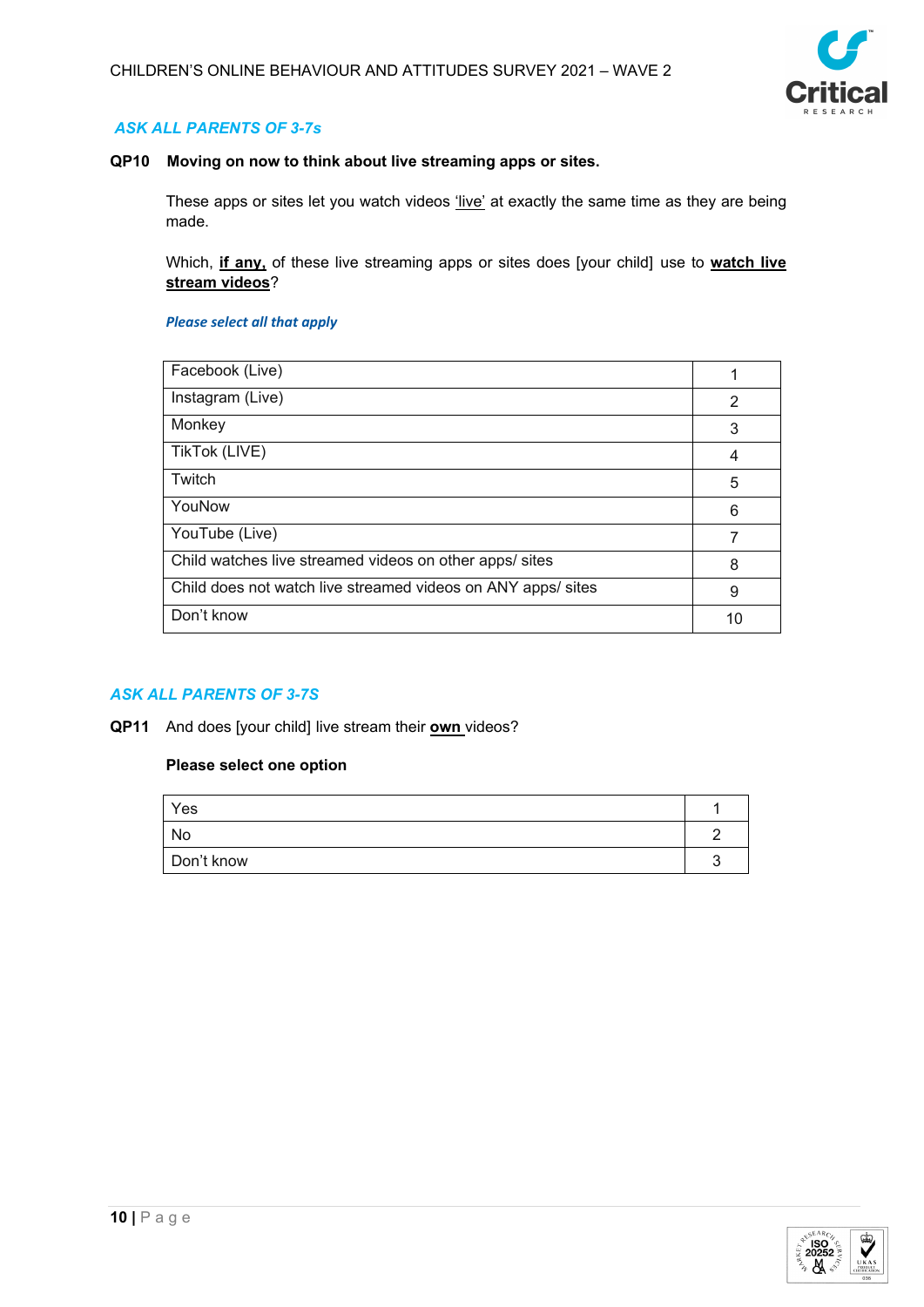

## *ALL PARENTS OF 3-7S THAT SAY THEIR CHILD DOES THIS AT QP11 (CODE 1)*

**QP12** And which of these apps or sites does [your child] use to **post or share their own live streamed videos**?

## *Please select all that apply*

| Facebook (Live)                                                           |   |
|---------------------------------------------------------------------------|---|
| Instagram (Live)                                                          | 2 |
| Monkey                                                                    | 3 |
| TikTok (LIVE)                                                             | 4 |
| Twitch                                                                    | 5 |
| YouNow                                                                    | 6 |
| YouTube (Live)                                                            |   |
| Child posts or shares their own live streamed videos on other apps/ sites | 8 |
| Don't know                                                                | 9 |

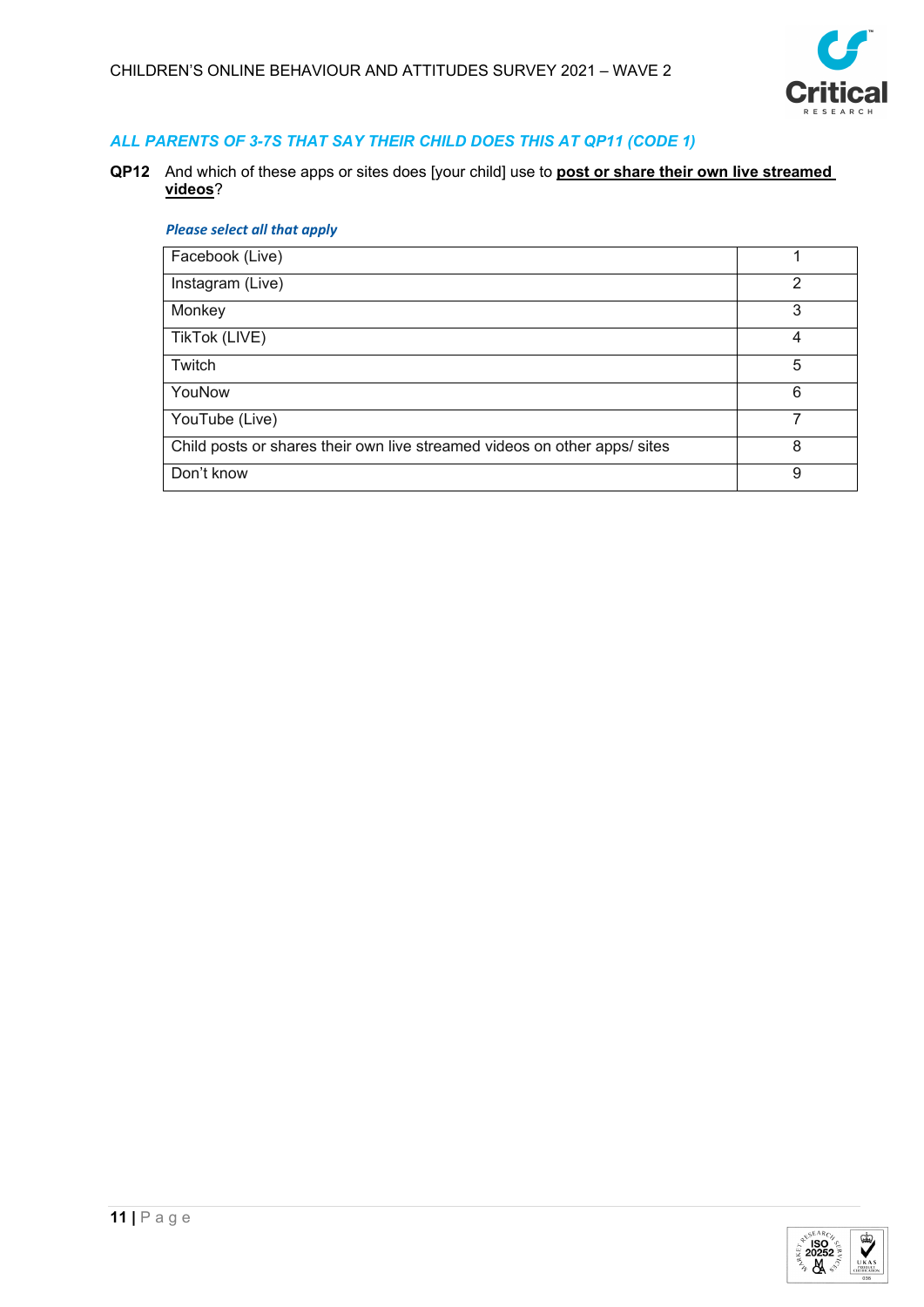

## *ASK ALL PARENTS OF 3-17s*

**QP13** [IF CHILD AGED 3-7 AND ANY CHOSEN AT PREVIOUS QUESTIONS - You have already said that [your child] uses some of the apps/ sites shown below for certain types of uses that we've asked about.

Now we're interested in their use of apps/ sites for **'social media'** – so doing things like 'following' friends, people or organisations, reading, 'liking' or sharing things (like photos, opinions, comments, news stories, links to other content etc).].

[IF NONE CHOSEN AT PREVIOUS QUESTIONS AND CHILD AGED 3-7 OR FOR PARENTS OF 8-17S **-** Please now think about [your child] 's use of apps/ sites for **'social media'** – so doing things like 'following' friends, people or organisations, reading, 'liking' or sharing things (like photos, opinions, comments, news stories, links to other content etc).

#### **Which, if any, of these social media apps/ sites** does [your child] **use?**

| Facebook                                        | 1              |
|-------------------------------------------------|----------------|
| GoBubble                                        | $\overline{2}$ |
| Instagram                                       | 3              |
| Momio                                           | 4              |
| Pinterest                                       | 5              |
| PopJam                                          | 6              |
| Reddit                                          | $\overline{7}$ |
| Snapchat                                        | 8              |
| <b>TikTok</b>                                   | 9              |
| Tumblr                                          | 10             |
| Twitter                                         | 11             |
| Whisper                                         | 12             |
| Wink                                            | 13             |
| YuBo                                            | 14             |
| Child uses other social media apps/ sites       | 15             |
| Child does not use ANY social media apps/ sites | 16             |
| Don't know                                      | 17             |

#### *Please select all that apply*

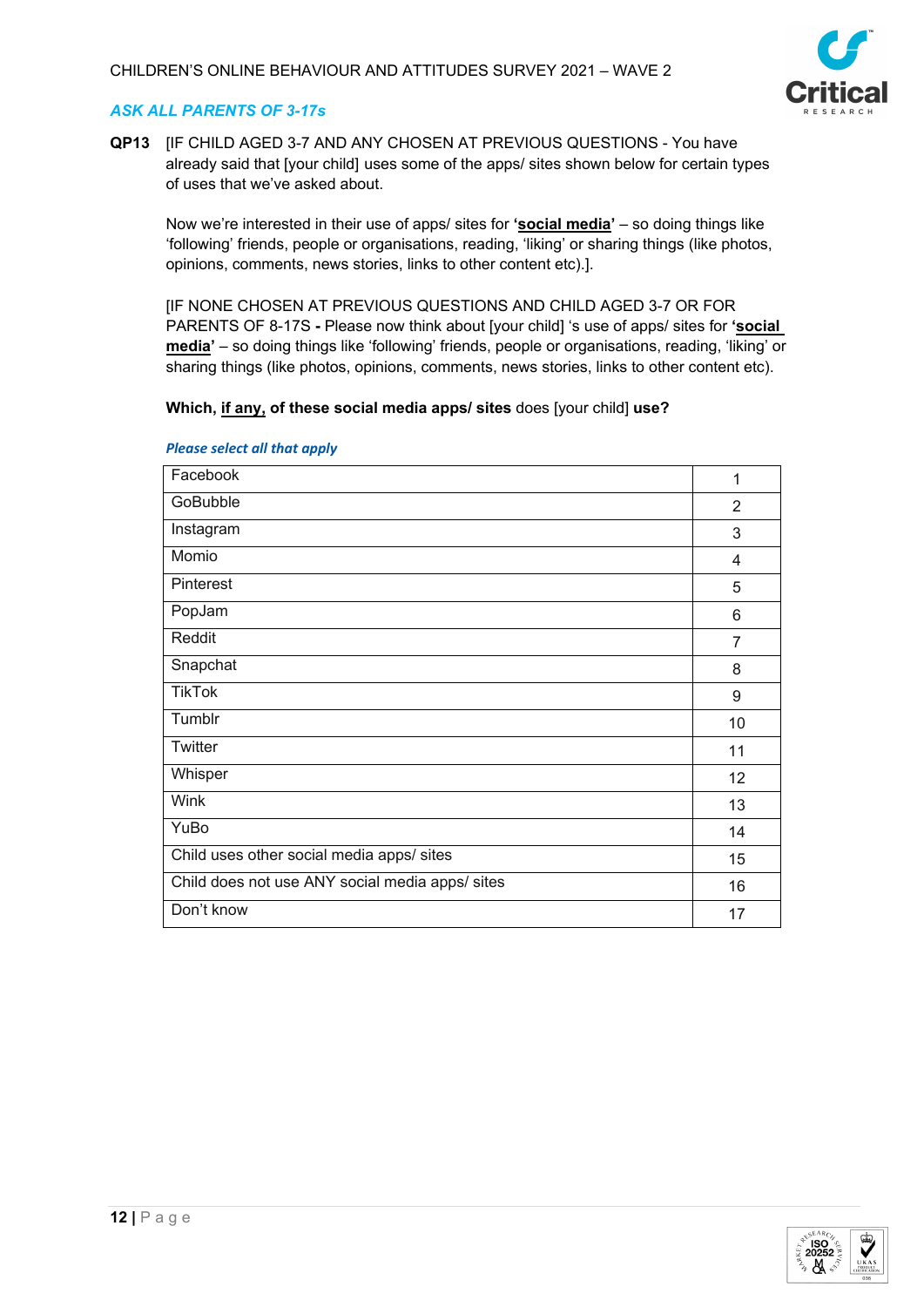

## *ASK IF CHILD AGED 3-17 HAS A SOCIAL MEDIA PROFILE AT QP13 (CODES 1-15) - OTHERS SKIP TO QP14*

**QP19** To what extent do you agree or disagree with this statement:

**For my child, the benefits of using social media sites or apps like Instagram, Snapchat, Facebook or TikTok outweigh the risks.**

#### *Please select one option*

| Strongly disagree          |   |
|----------------------------|---|
| Slightly disagree          |   |
| Neither agree nor disagree |   |
| Slightly agree             |   |
| Strongly agree             | 5 |
| Don't know                 |   |

## *ASK ALL PARENTS OF 3-17s*

**QP14** As far as you are aware is there a minimum age that someone has to reach before they can have a profile on most social media apps or sites? So, sites or apps like Instagram, Snapchat, Facebook or TikTok.

#### *Please select one option*

| Yes – there is a minimum age requirement    |  |
|---------------------------------------------|--|
| No – there is not a minimum age requirement |  |
| Don't know                                  |  |

## *ASK ALL PARENTS OF 3-17s THAT ARE AWARE OF A MINIMUM AGE REQUIREMENT AT QP14 (CODE 1) – OTHERS SKIP TO QP16*

**QP15** And, for most social media apps or sites what is this minimum age (that someone has to reach before they can have a profile on apps or sites like Instagram, Snapchat, Facebook or TikTok)? *Please select one option*

| Age under 10    | 1              |
|-----------------|----------------|
| Aged 10         | $\overline{2}$ |
| Aged 11         | 3              |
| Aged 12         | 4              |
| Aged 13         | 5              |
| Aged 14         | 6              |
| Aged 15         | $\overline{7}$ |
| Aged 16         | 8              |
| Aged 17         | 9              |
| Aged 18 or over | 10             |
| Don't know      | 11             |

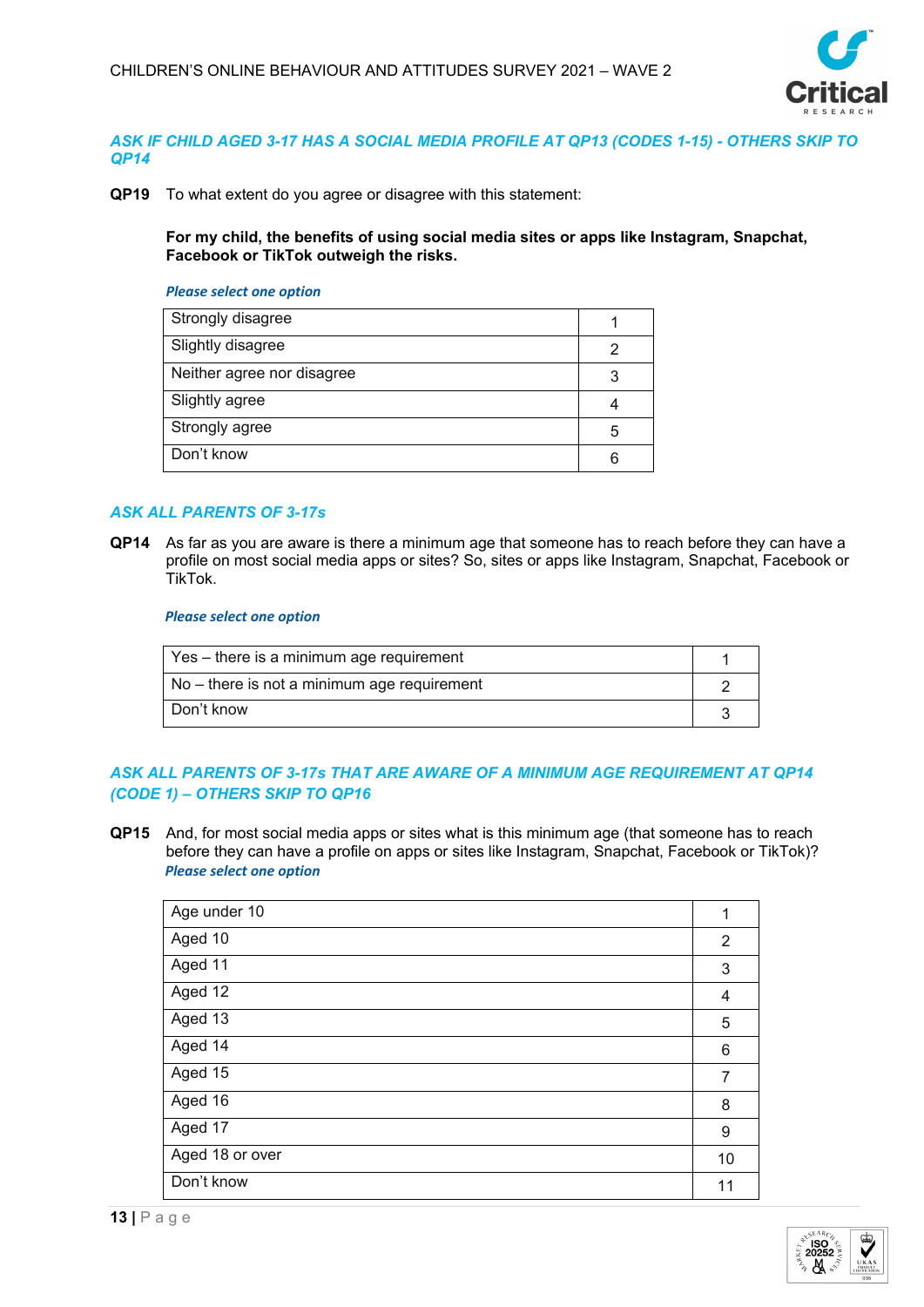

## *ASK ALL PARENTS OF 3-17s*

**QP16** To what extent do you agree or disagree with this statement about social media sites or apps?

**I would allow my child to have a profile on these sites or apps before they had reached the minimum age required by that site or app**

| Strongly disagree          |   |
|----------------------------|---|
| Slightly disagree          |   |
| Neither agree nor disagree | 3 |
| Slightly agree             |   |
| Strongly agree             | 5 |
| Don't know                 | 6 |

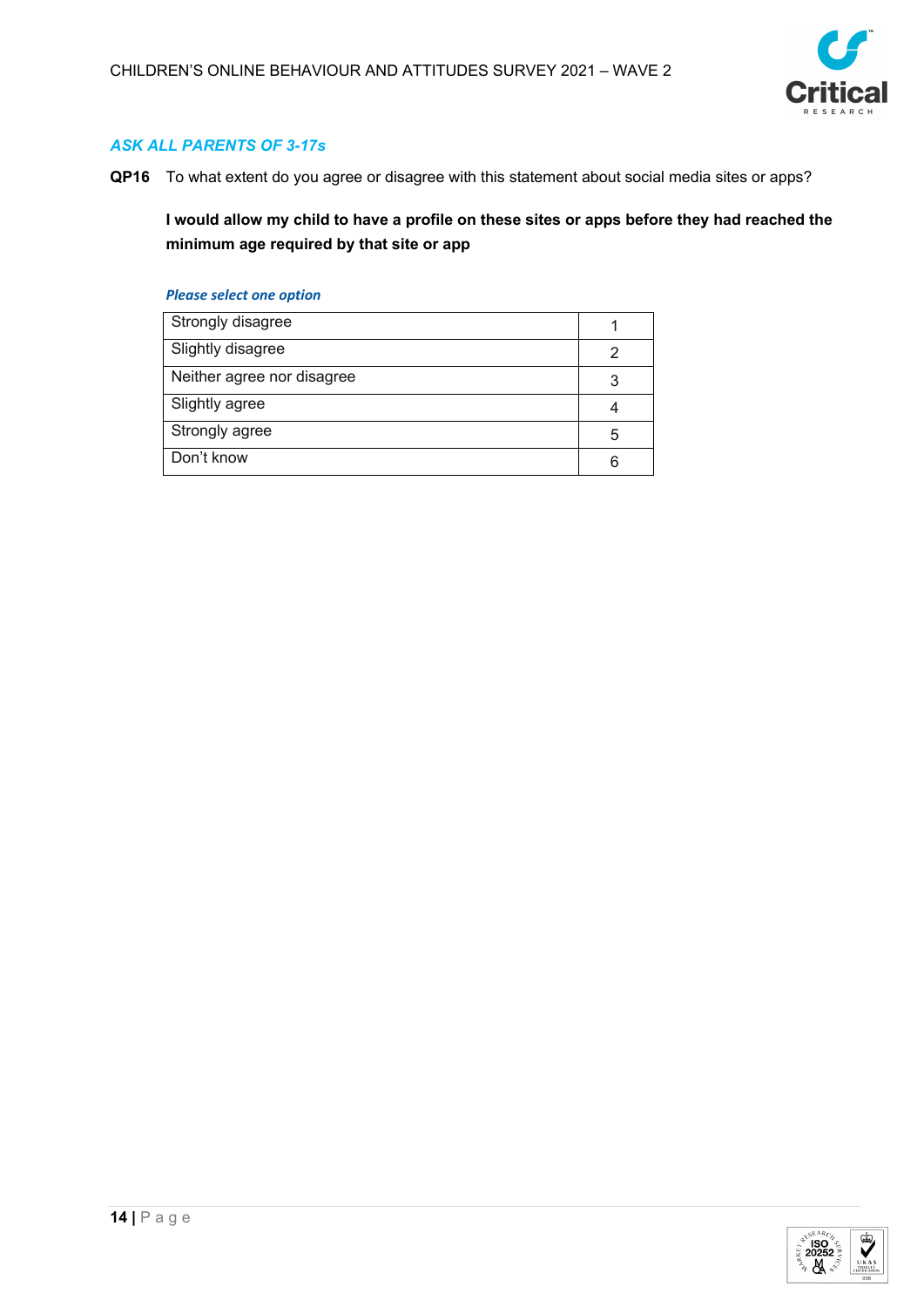

## *ASK IF CHILD AGED 3-7 HAS A SOCIAL MEDIA PROFILE AT QP13 (CODES 1-15) OR THAT WATCH CONTENT ON VSPS AT QP5 (CODES 1-16) OR THAT POST CONTENT ON VSPS AT QP7 (CODES 1-16) OR THAT WATCH LIVESTREAMS AT QP10 (CODES 1-8) OR THAT POST THEIR OWN LIVESTREAMS AT QP12 (CODES 1-8) – OTHERS SKIP TO QP21*

**QP20** Below is a list of some of the apps/ sites that you said earlier that [your child] uses. (FILTERED ACCORDINGLY)

Some can be used by anyone, but others need a profile to be set up first. This may involve choosing a user name, password and a picture for the profile.

Please click on those where [your child] **has a profile**.

| <b>Byte</b>                                   | $\mathbf{1}$            |
|-----------------------------------------------|-------------------------|
| DailyMotion                                   | $\overline{2}$          |
| Dubsmash                                      | 3                       |
| Facebook                                      | $\overline{\mathbf{4}}$ |
| Fruitlab                                      | 5                       |
| GoBubble                                      | $\,6\,$                 |
| GoNoodle                                      | $\overline{7}$          |
| <b>GROM</b> social                            | $\,8\,$                 |
| Imgur                                         | $9\,$                   |
| Instagram                                     | 10                      |
| Momio                                         | 11                      |
| Monkey                                        | 12                      |
| Pinterest                                     | 13                      |
| PopJam                                        | 14                      |
| Reddit                                        | 15                      |
| Snapchat                                      | 16                      |
| <b>TikTok</b>                                 | 17                      |
| Triller                                       | 18                      |
| Tumblr                                        | 19                      |
| Twitch                                        | 20                      |
| Twitter                                       | 21                      |
| Vimeo                                         | 22                      |
| Whisper                                       | 23                      |
| <b>Wink</b>                                   | 24                      |
| YuBo                                          | 25                      |
| YouNow                                        | 26                      |
| YouTube                                       | 27                      |
| Child does not have a profile on ANY of these | 28                      |
| Don't know                                    | 29                      |

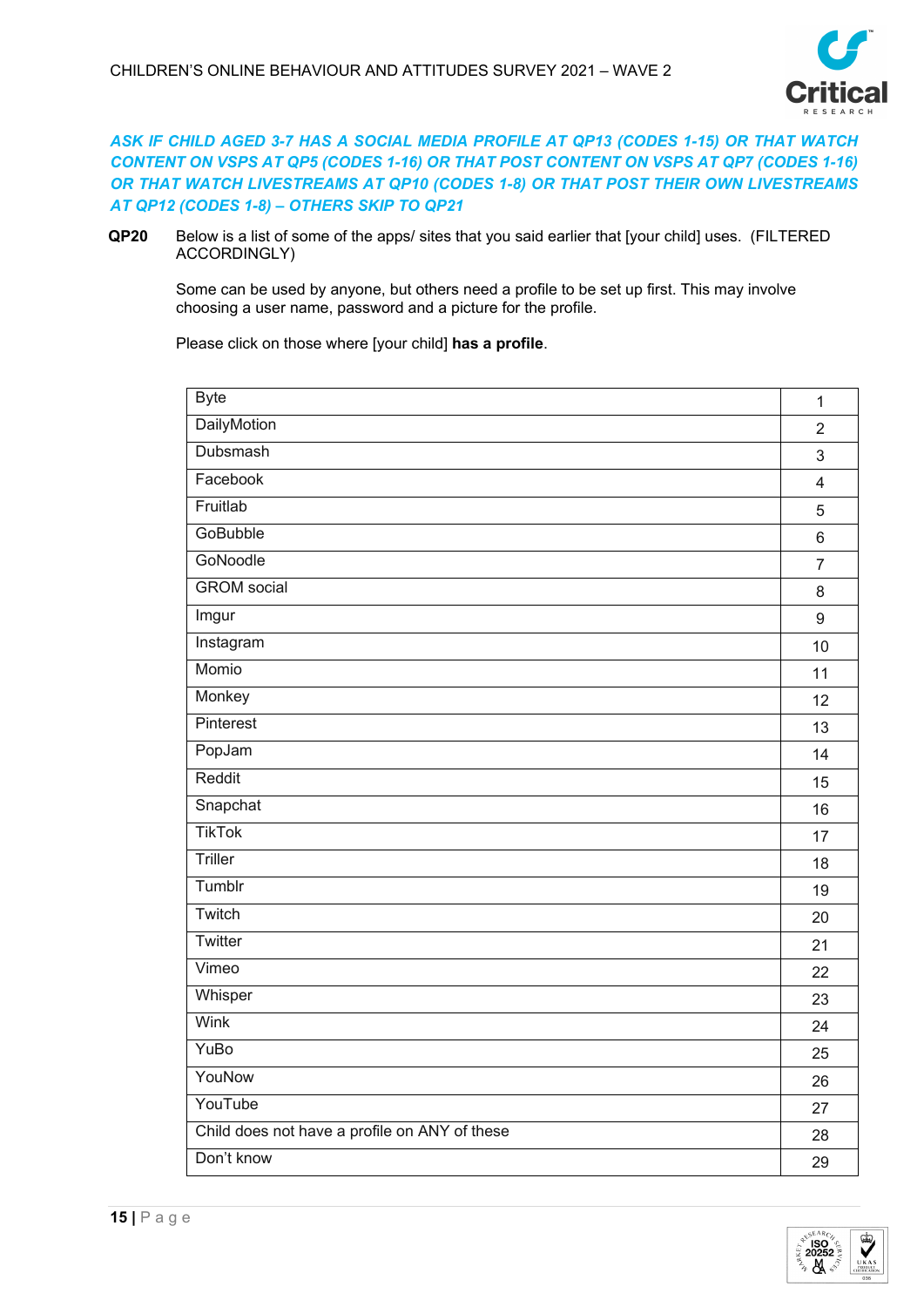

## *ASK IF CHILD AGED 3-12 HAS A REGISTERED PROFILE AT ANY SITES AT QP20 (CODES 1-29) - OTHERS SKIP TO QP22*

**QP21** Thinking across all the sites/ apps you said [your child] has a profile on, broadly speaking which **one** of these statements **best** applies? *Please select one option*

| My child set up these profiles themself                    |  |
|------------------------------------------------------------|--|
| My child set up these profiles with help from someone else |  |
| Someone else set up these profiles for my child            |  |
| Don't know                                                 |  |

## *ASK ALL PARENTS OF 3-7s*

**QP22** Thinking about watching TV and films…

Does [your child] watch TV programmes or films on any of these services?

## *Please select all that apply*

| <b>Netflix</b>                                                          |    |
|-------------------------------------------------------------------------|----|
| Amazon Prime Video                                                      | 2  |
| Disney+                                                                 | 3  |
| Hayu                                                                    | 4  |
| NOW TV                                                                  | 5  |
| Apple TV +                                                              | 6  |
| <b>Britbox</b>                                                          | 7  |
| Crunchyroll                                                             | 8  |
| Any other paid-for on-demand television services (please type in below) | 9  |
| No - they do not watch any of these                                     | 10 |
| Don't know                                                              |    |

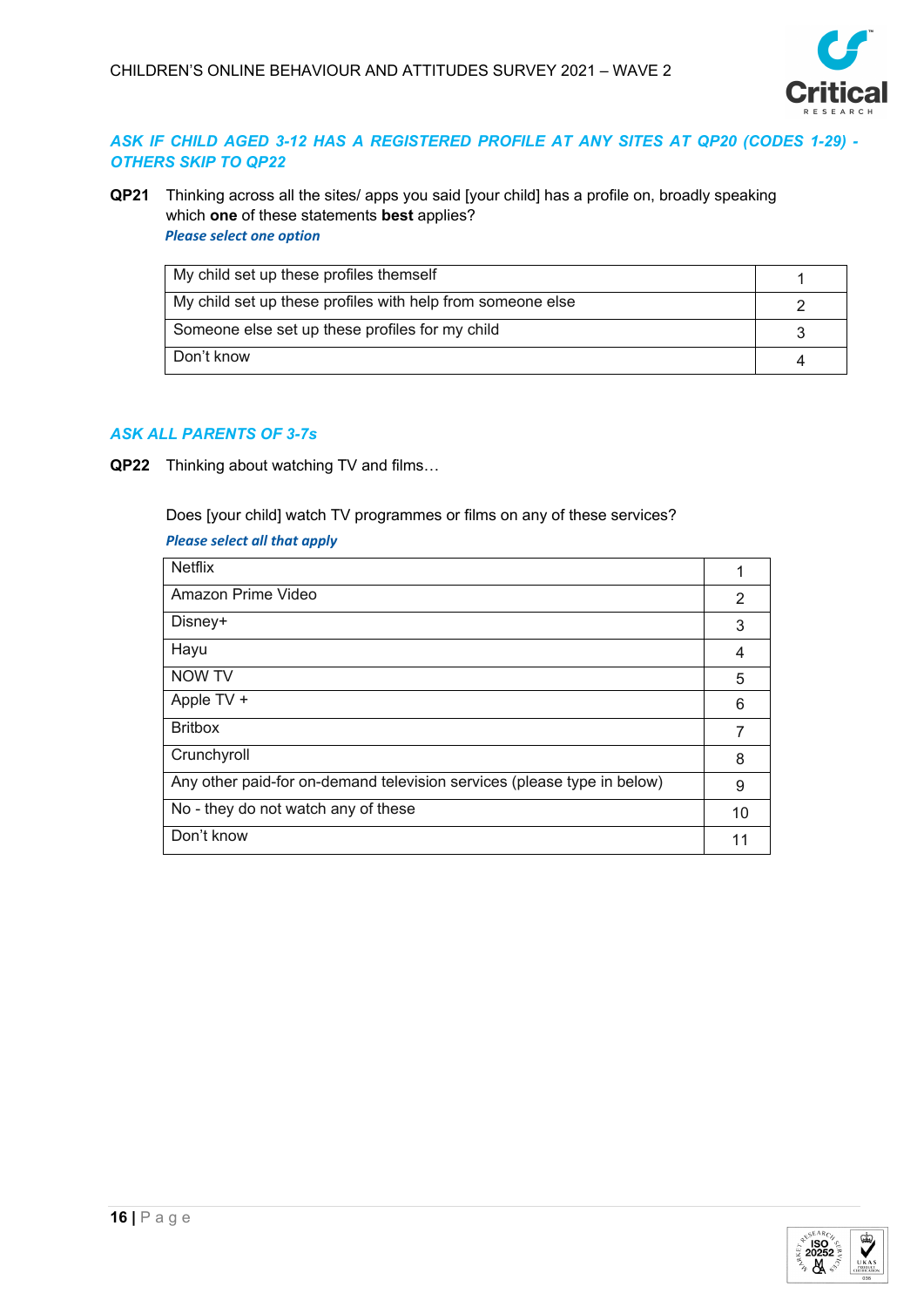

## *ASK ALL PARENTS OF 3-7s*

**QP23.** And now thinking about playing games…

Does [your child] play games at home or elsewhere in any of these ways?

#### *Please select all that apply*

| On a games console or games player<br>(e.g. PlayStation, Xbox, Nintendo Switch, Nintendo DS or PS Vita) |   |
|---------------------------------------------------------------------------------------------------------|---|
| On a desktop computer, laptop, or netbook                                                               | 2 |
| On a mobile phone or smartphone                                                                         | 3 |
| On a tablet                                                                                             | 4 |
| Through an app on a smart TV                                                                            | 5 |
| On a virtual reality gaming headset / device<br>(e.g. Oculus, Samsung Gear VR)                          | 6 |
| Using wearable technology like a smartwatch (such as an Apple Watch)                                    |   |
| No, never play games                                                                                    |   |

## *ALL PARENTS WHOSE CHILD AGED 3-7 PLAYS GAMES AT QP23 (CODES 1 -7)*

**QP24.** Which of the following types of games do they play?

#### *Please select all that apply*

| Puzzles or quizzes<br>(e.g. Trivia 360, Sudoku, Candy Crush)                                  | 1  |
|-----------------------------------------------------------------------------------------------|----|
| Action/adventure<br>(Super Mario Odyssey, Legend of Zelda: Breath of the Wild, Subway Surfer) | 2  |
| <b>Shooters</b><br>(e.g. Star Wars: Battlefront, Call of Duty)                                | 3  |
| Playing against one other person<br>(e.g. Words with Friends, Online chess)                   | 4  |
| Playing against multiple people/ teams<br>(e.g. Fortnite, Fall Guys, Among Us)                | 5  |
| Creative and building games<br>(e.g. Roblox, Minecraft)                                       | 6  |
| Playing in a virtual world<br>(e.g. Animal Crossing, World of Warcraft, Sims)                 | 7  |
| Simulation experience<br>(e.g. flying a plane)                                                | 8  |
| Fitness and dance<br>(e.g. Wii Fit, Just Dance etc.)                                          | 9  |
| Sports<br>(e.g. FIFA, NBA, Rocket League)                                                     | 10 |
| Other type of games - Please type in below                                                    | 11 |
| Don't know                                                                                    | 12 |

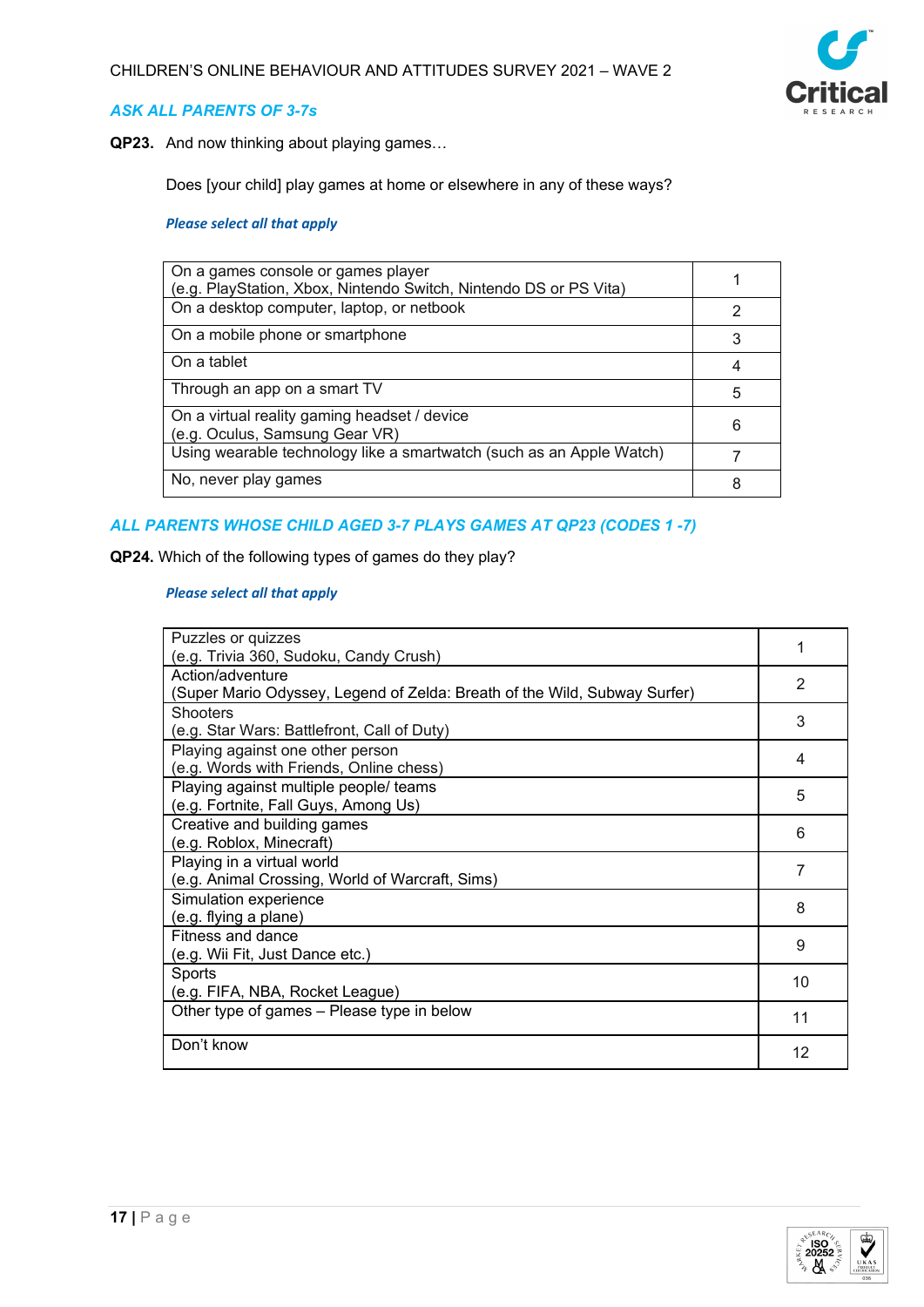

#### *ALL PARENTS WHOSE CHILD AGED 3-7 PLAYS GAMES AT QP23 (CODES 1 -7)*

#### **QP25.** Does [your child] play games **online?**

#### *Please select one option*

| Yes        |  |
|------------|--|
| No         |  |
| Don't know |  |

## *ALL PARENTS WHOSE CHILD AGED 3-7 PLAYS GAMES ONLINE AT QP25 (CODE 17)*

**QP26.** When [your child] plays games online, which of these describe how they play?

#### *Please select all that apply*

| Playing on their own - against the games console/ computer or other device    |  |
|-------------------------------------------------------------------------------|--|
| Playing with or against someone they know that they have met in person        |  |
| Playing with or against someone they do not know/ they have not met in person |  |
| Don't know                                                                    |  |

## *ALL PARENTS WHOSE CHILD AGED 3-7 PLAYS GAMES ONLINE AT QP25 (CODE 17)*

**QP27.** Do you play games online with <<NAME OF CHILD/ your 3/4/5/6/7 year old>> at all?

| Yes        |  |
|------------|--|
| No         |  |
| Don't know |  |

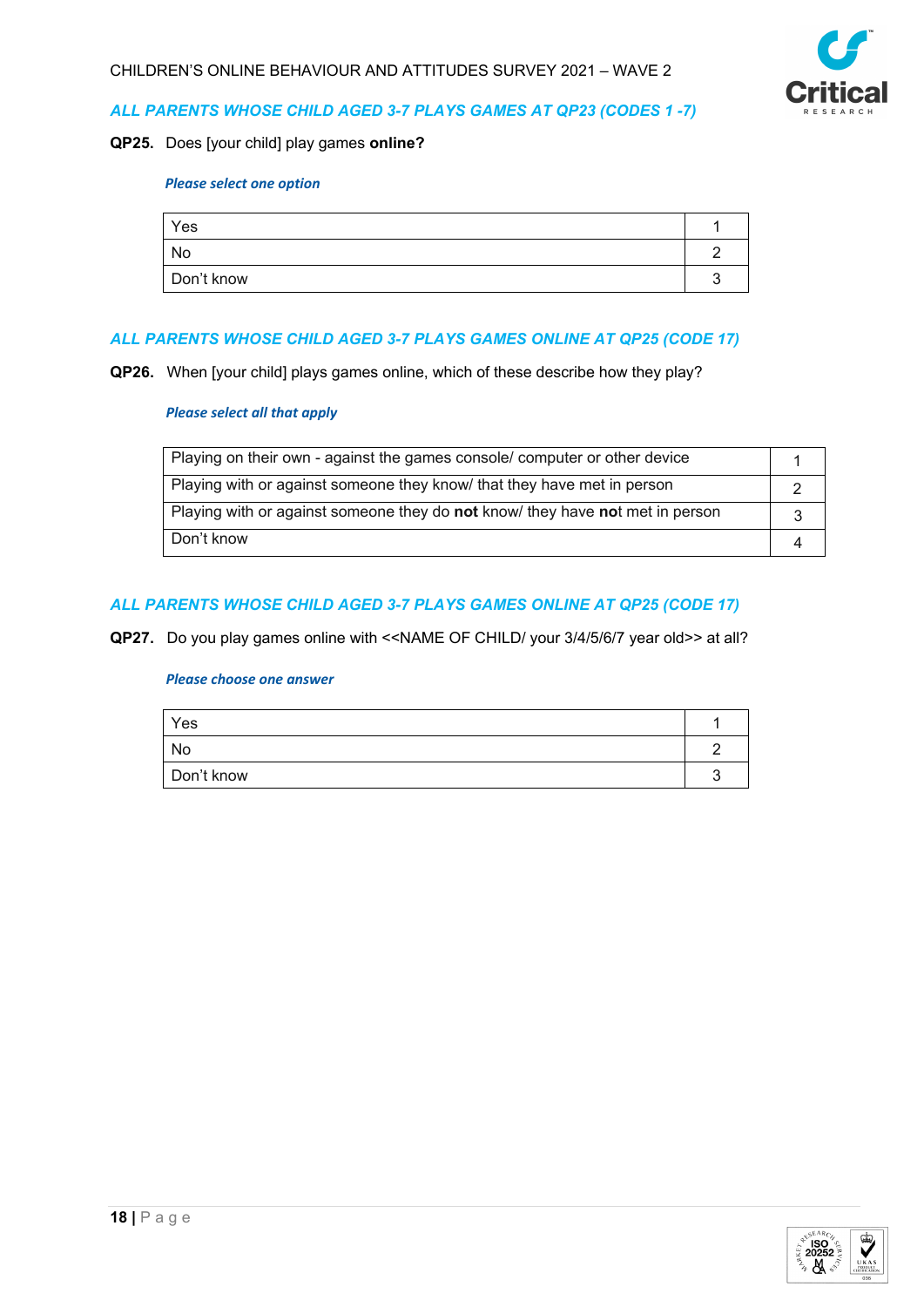

TRANSITION TO CHILD INTERVIEW FOR PARENTS OF 8-17S – PARENTS OF 3-7S GO TO SHOWSCREEN 9a

#### *ASK ALL CHILDREN AGED 8-17*

**QC0** Today we are asking questions for Ofcom - they are in charge of looking after people who use phones, TV, radios and the internet.

We need to know what **you think**. There are no right or wrong answers to any of these questions as it is not a test.

If there are any questions you are not sure about you can ask your parent/ guardian for help or you can answer 'Don't know'.

By clicking **here** it explains things in a bit more detail.

So, are you happy to answer some questions?

#### *Please choose one answer*

| Yes |        | <b>CONTINUE</b>            |
|-----|--------|----------------------------|
| No  | ╭<br>- | $\cap$ CE<br>$\sim$<br>◡◡⊏ |

#### *SHOWSCREEN 5 - SHOW ALL 8-17S*

#### **So, to start with we have some questions about going online, either at home or somewhere else.**

There are lots of different things you might do when you are online like search for information, play games, watch TV and videos, use social media sites like Instagram, Snapchat or TikTok, or messaging apps like WhatsApp.

#### *ASK ALL 8-17S*

**QC1** Do you use any of these to go online **at home or somewhere else**?

*You can choose as many as you like, as long as they apply to you*. *If you go online on another device that is not in the list, please type in your answer at 'Other type of device' below*

| Mobile phone /smartphone (like an iPhone or Samsung Galaxy)                                    |   |
|------------------------------------------------------------------------------------------------|---|
| Tablet (like an iPad, Kindle Fire or Google Nexus)                                             | 2 |
| Laptop or netbook                                                                              |   |
| Desktop computer (one that is usually in a fixed place with a separate<br>screen and keyboard) |   |
| Games console or handheld games player                                                         | 5 |
| Other type of device - (please type in your answer below)                                      | 6 |
| None of these/ I do not go online                                                              |   |
| Don't know                                                                                     | 8 |

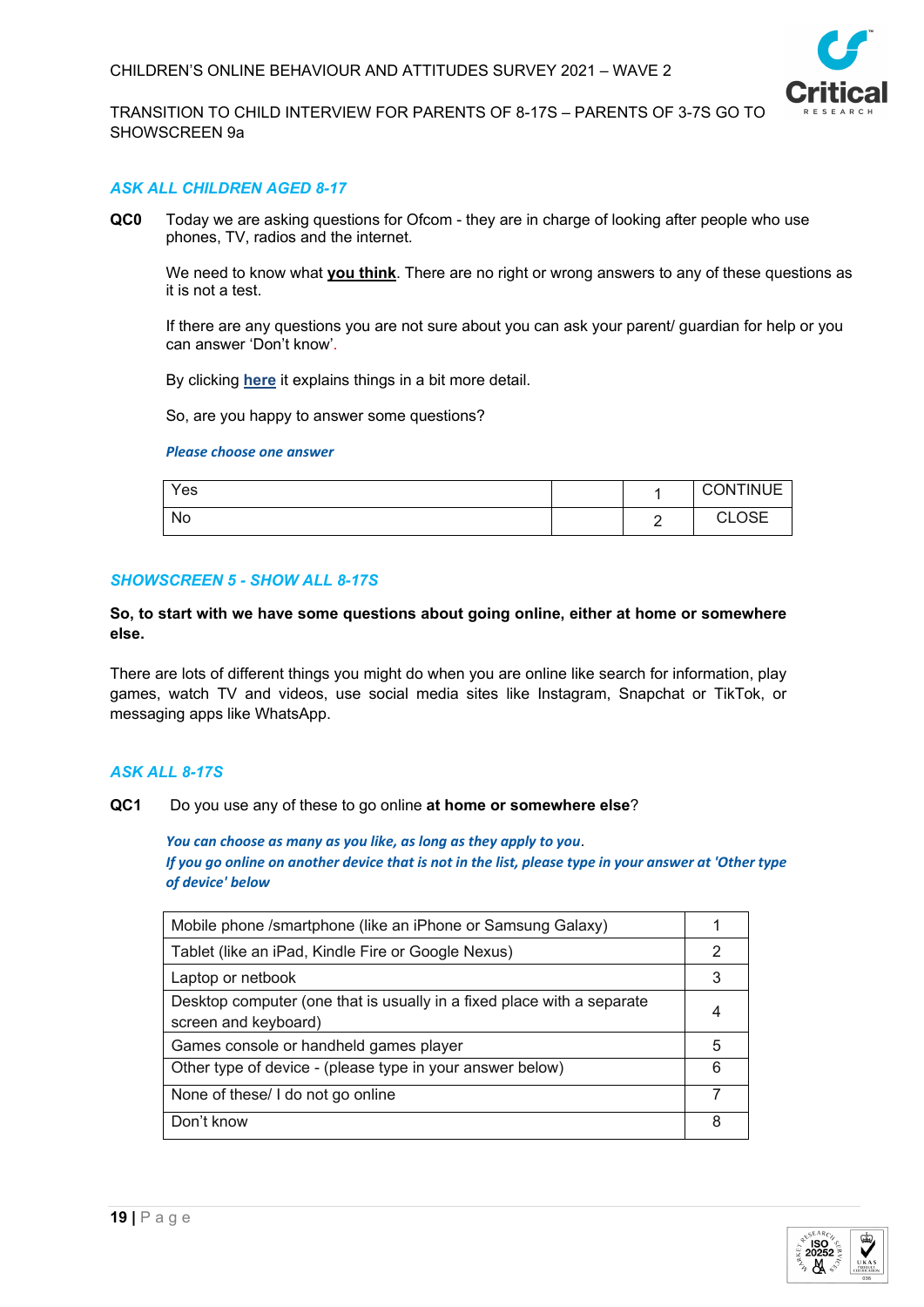

## *ASK ALL 8-17S*

**QC3** The apps or sites shown below can be used to **send messages or to make video or voice calls.**

Which, **if any,** of these apps or sites do you use to send messages or make calls?

Please think about the different apps or sites you use at home and at school.

| Discord                                            | 1              |
|----------------------------------------------------|----------------|
| Facebook Messenger                                 | 2              |
| FaceTime                                           | 3              |
| iMessage (by Apple)                                | 4              |
| Imo                                                | 5              |
| Instagram (Direct)                                 | 6              |
| Kik                                                | $\overline{7}$ |
| <b>Microsoft Teams</b>                             | 8              |
| Omegle                                             | 9              |
| Signal                                             | 10             |
| <b>Skype</b>                                       | 11             |
| Snapchat                                           | 12             |
| Telegram                                           | 13             |
| WhatsApp                                           | 14             |
| Zoom                                               | 15             |
| I send messages or make calls on other apps/ sites | 16             |
| I do not do this                                   | 17             |
| Don't know                                         | 18             |

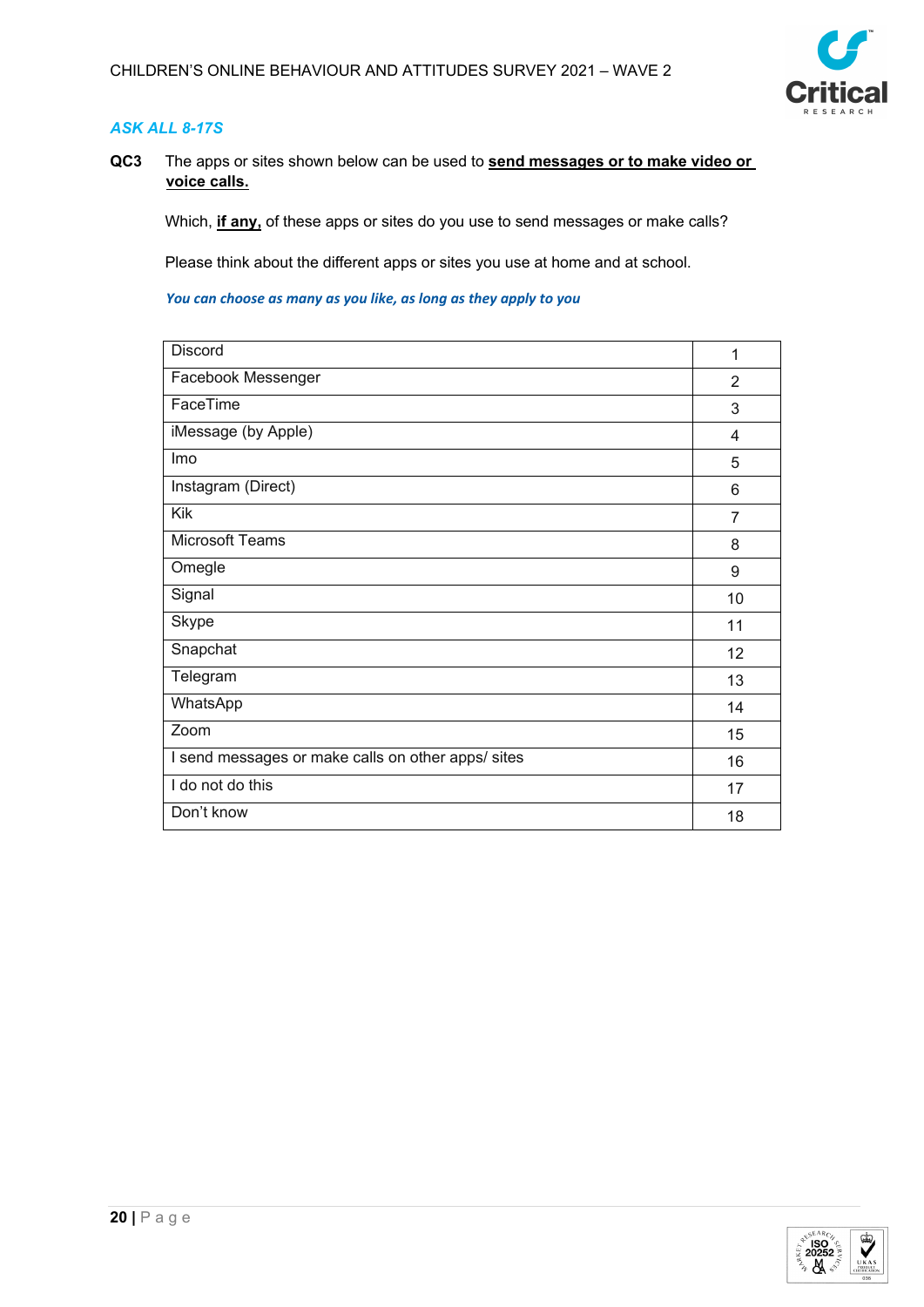

Now we want to ask you a quick question about watching TV or films

## *ASK ALL 8-17S*

**QC16** Do you watch TV programmes or films on any of these services?

*You can choose as many as you like, as long as they apply to you*

| <b>Netflix</b>                                                          | 1  |
|-------------------------------------------------------------------------|----|
| Amazon Prime Video                                                      | 2  |
| Disney+                                                                 | 3  |
| Hayu                                                                    | 4  |
| <b>NOW TV</b>                                                           | 5  |
| Apple TV +                                                              | 6  |
| <b>Britbox</b>                                                          | 7  |
| Crunchyroll                                                             | 8  |
| Any other paid-for on-demand television services (please type in below) | 9  |
| $No - I$ do not watch any of these                                      | 10 |
| Don't know                                                              | 11 |

Moving on now, please think about the apps and sites that you can use to watch videos on

## *ASK ALL 8-17S*

## **QC4** Which, **if any**, of these apps or sites do you **watch videos on**?

| <b>Byte</b>                          | 1               |
|--------------------------------------|-----------------|
| Dailymotion                          | 2               |
| Dubsmash                             | 3               |
| Facebook (including Facebook Gaming) | $\overline{4}$  |
| Fruitlab                             | 5               |
| GoNoodle                             | 6               |
| <b>GROM</b> social                   | $\overline{7}$  |
| Imgur                                | 8               |
| Instagram                            | 9               |
| Snapchat                             | 10              |
| <b>TikTok</b>                        | 11              |
| <b>Triller</b>                       | 12              |
| Twitch                               | $\overline{13}$ |
| Vimeo                                | 14              |
| YouTube                              | 15              |
| I watch videos on other apps/ sites  | 16              |
| I do not do this                     | 17              |
| Don't know                           | 18              |

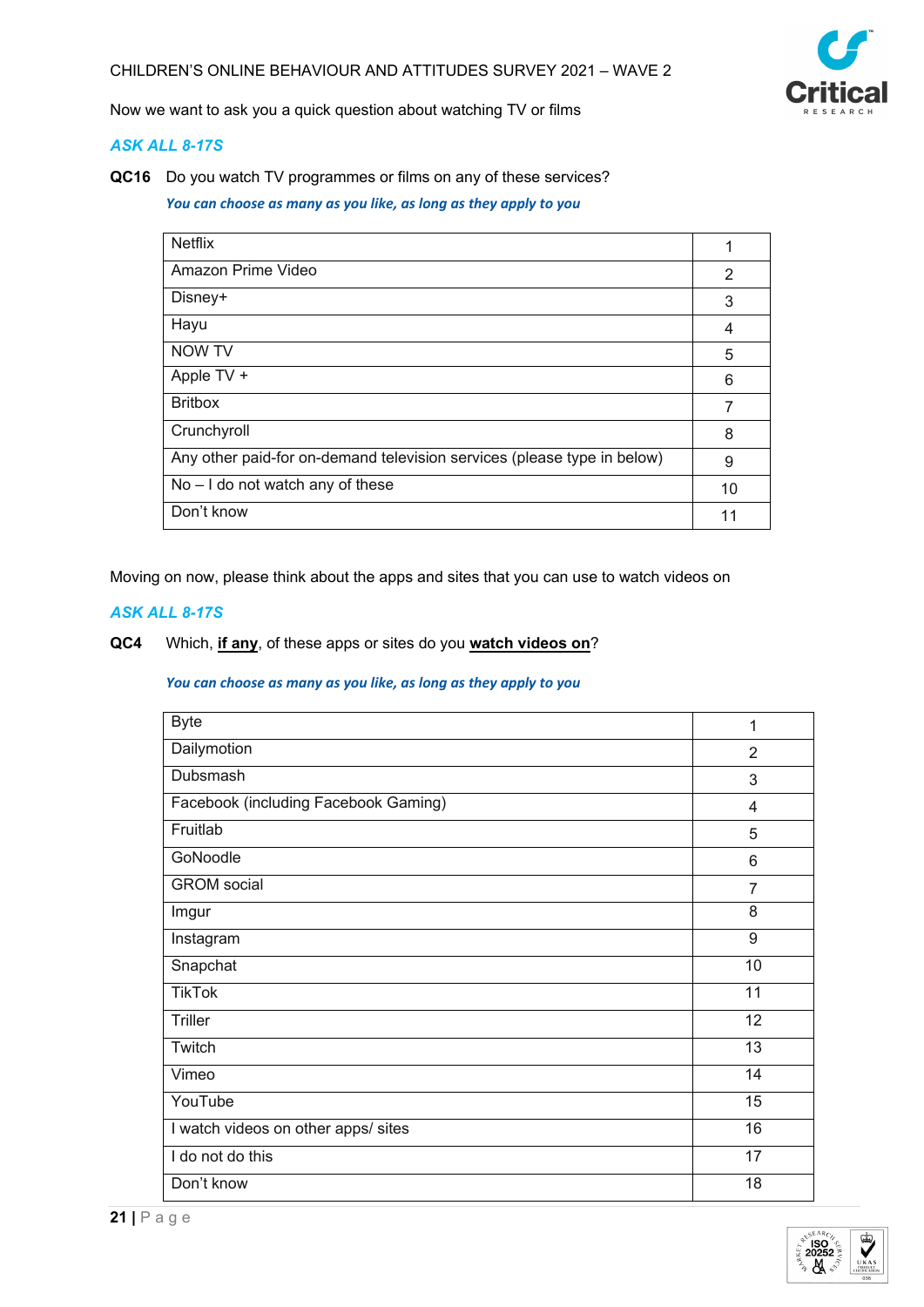

## *ASK ALL 8-17s*

## **QC5** Do you ever **upload videos online** that you have made yourself?

#### *Please choose one answer*

| Yes        |  |
|------------|--|
| No         |  |
| Don't know |  |

#### *ASK ALL 8-17S THAT SAY THEY DO THIS AT QC5 (CODE 1) – OTHERS SKIP TO QC7*

**QC6** And which of these apps or sites do you use to **upload (or post) your own videos?**

| <b>Byte</b>                                | 1              |
|--------------------------------------------|----------------|
| Dailymotion                                | $\overline{2}$ |
| Dubsmash                                   | 3              |
| Facebook (including Facebook Gaming)       | 4              |
| Fruitlab                                   | 5              |
| GoNoodle                                   | 6              |
| <b>GROM</b> social                         | $\overline{7}$ |
| Imgur                                      | 8              |
| Instagram                                  | 9              |
| Snapchat                                   | 10             |
| <b>TikTok</b>                              | 11             |
| Triller                                    | 12             |
| Twitch                                     | 13             |
| Vimeo                                      | 14             |
| YouTube                                    | 15             |
| I upload/ post videos to other apps/ sites | 16             |
| Don't know                                 | 17             |

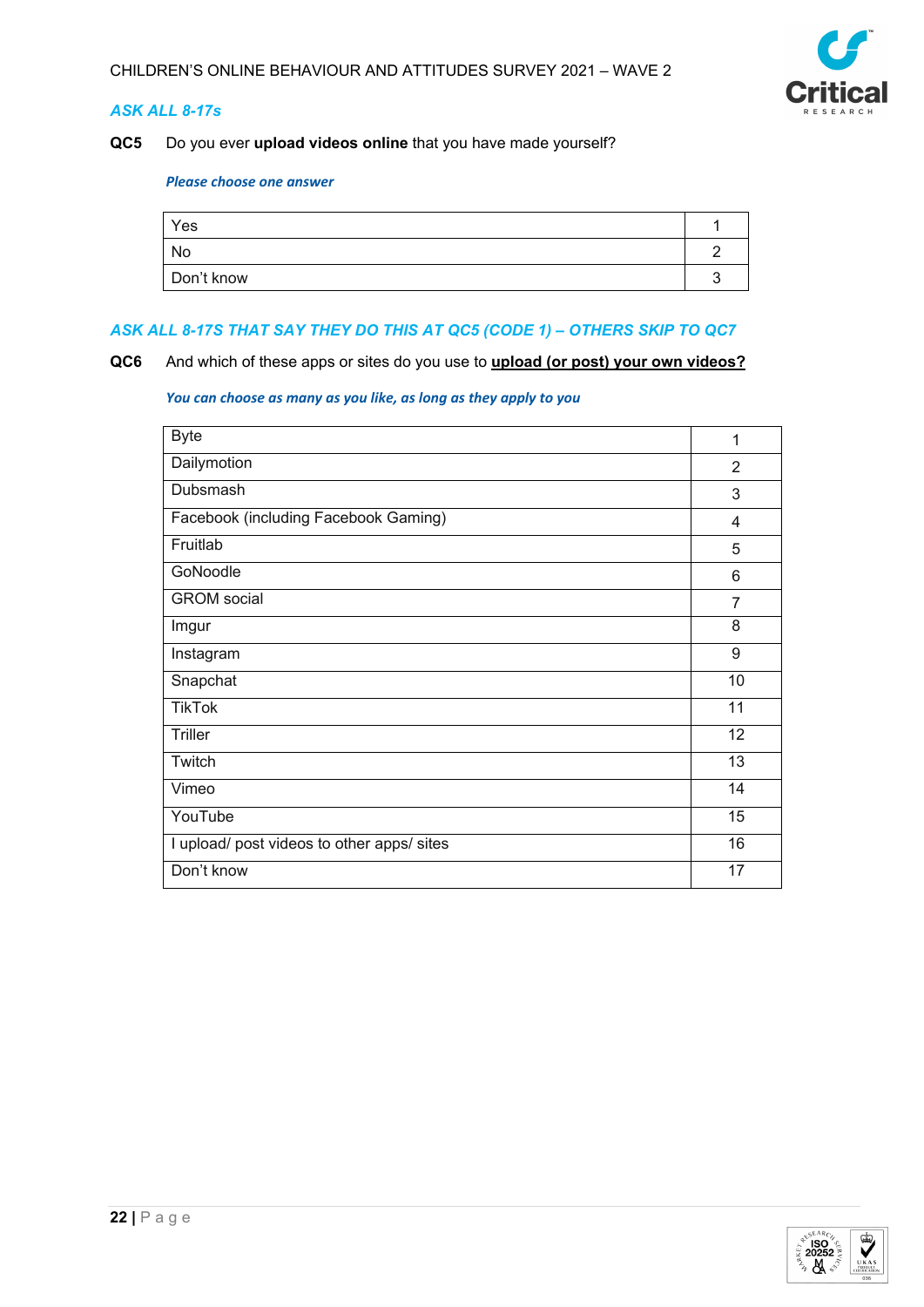

## *ASK ALL 8-11s THAT WATCH VIDEOS ON YOUTUBE AT QC4 (CODE 15) OR POST VIDEOS TO YOUTUBE AT QC6 (CODE 15) – OTHERS SKIP TO QC9*

**QC8** You said that you use YouTube. Do you use the main YouTube website or app, or the one that is aimed specifically at children called YouTube Kids, or do you use both?

#### *Please choose one or both of the responses below*

| I use the YouTube Kids app/ site   |  |
|------------------------------------|--|
| I use the 'main' YouTube app/ site |  |
| Don't know                         |  |

You're now going to see some questions about **live streaming apps or sites**.

## *ASK ALL 8-17S*

**QC9** These apps and sites let you watch videos 'live', at exactly the same time as they are being made.

Which, if any, of these live streaming apps or sites do you use to **watch live stream videos?**

#### *Please select all that apply*

| Facebook (Live)                          | 1  |
|------------------------------------------|----|
| Instagram (Live)                         | 2  |
| Monkey                                   | 3  |
| TikTok (LIVE)                            | 4  |
| Twitch                                   | 5  |
| YouNow                                   | 6  |
| YouTube (Live)                           | 7  |
| I watch livestreams on other apps/ sites | 8  |
| I do not do this                         | 9  |
| Don't know                               | 10 |
|                                          | 11 |

#### *ASK ALL 8-17S*

**QC10** And do you ever live stream your **own** videos?

| Yes        |  |
|------------|--|
| No         |  |
| Don't know |  |

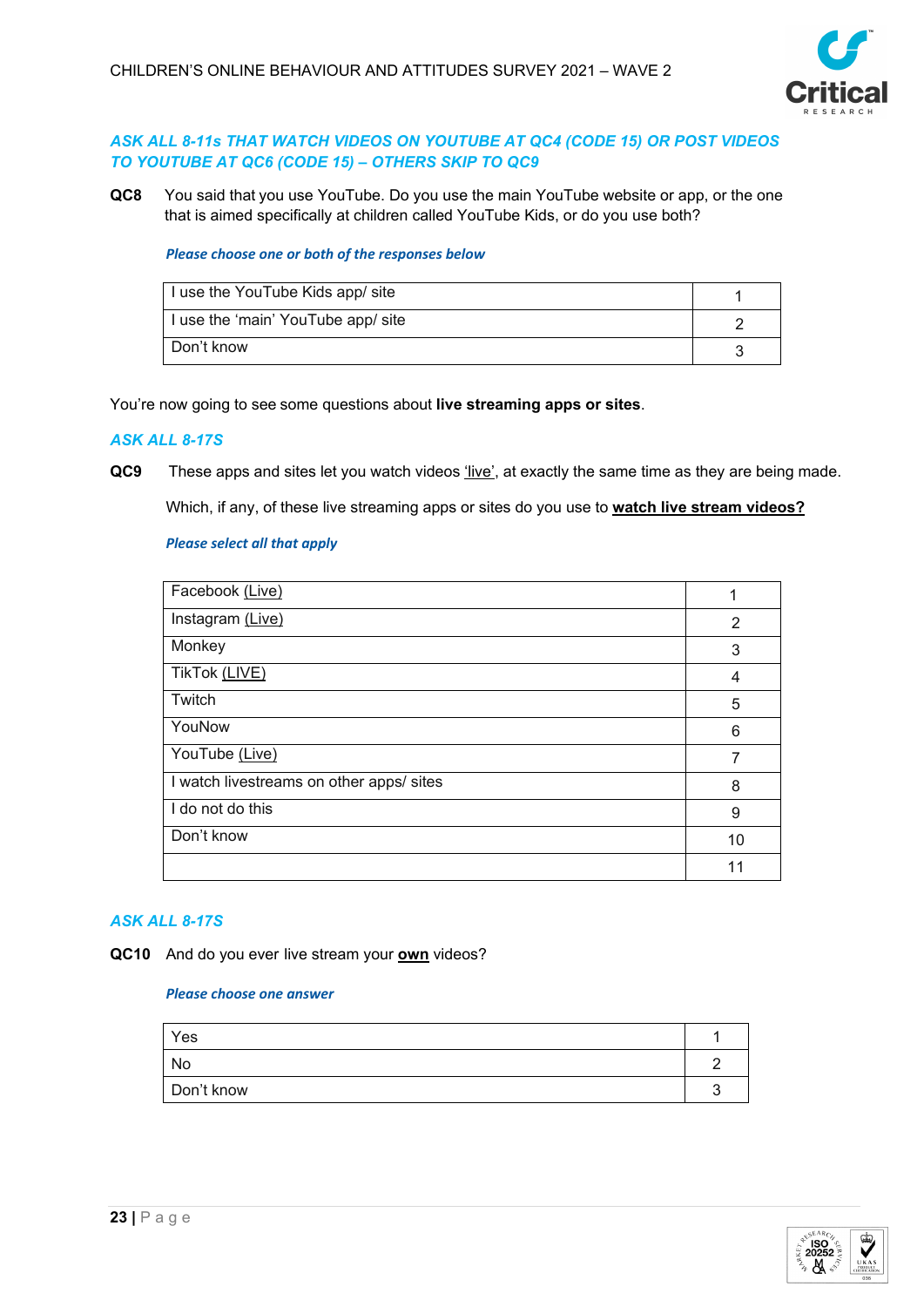

## *ASK ALL 8-17S THAT EVER LIVE STREAM AT QC10 (CODE 1) – OTHERS SKIP TO QC12*

**QC11** And which of these apps or sites do you use to **post your own** live streamed videos?

#### *You can choose as many as you like, as long as they apply to you*

| Facebook (Live)                          |   |
|------------------------------------------|---|
| Instagram (Live)                         | 2 |
| Monkey                                   | 3 |
| TikTok (LIVE)                            | 4 |
| Twitch                                   | 5 |
| YouNow                                   | 6 |
| YouTube (Live)                           |   |
| I post live streams to other apps/ sites | 8 |
| Don't know                               | 9 |

## *ASK ALL 8-17S*

**QC12** Moving on, which, if any, of these **anonymous Q and A apps or sites** do you use?

Q and A stands for 'Question and Answer'.

| Ask.fm                          |   |
|---------------------------------|---|
| Piksa                           | 2 |
| Tellonym                        | 3 |
| YoLo                            |   |
| I use other Q and A apps/ sites | 5 |
| I do not use any of these       | 6 |
| Don't know                      |   |

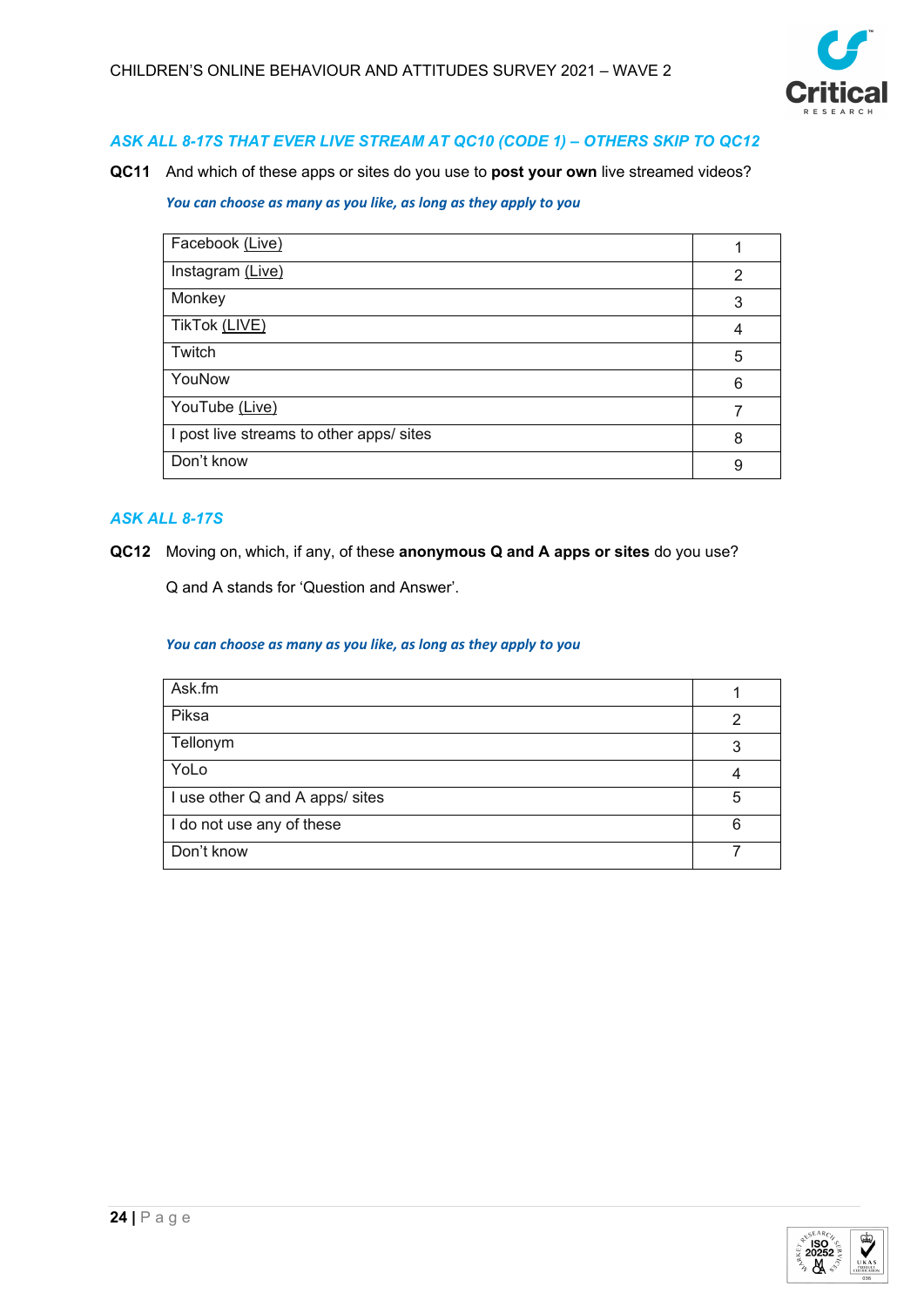

Thank you very much for all your answers so far! Now we are going to ask you a few questions about social media.

## *ASK ALL 8-17S*

**QC13** [IF ANY CHOSEN AT PREVIOUS QUESTIONS - You have already said that you use some of the apps/ sites shown below for certain types of uses that we've asked about.

Now we're interested in your use of sites/ apps for '**social media' -** so doing things like 'following' friends, people or organisations, reading, 'liking' or sharing things (like photos, opinions, comments, news stories, links to other content etc).].

[IF NONE CHOSEN AT PREVIOUS QUESTIONS **-** Please now think about your use of apps/ sites for '**social media' -** so doing things like 'following' friends, people or organisations, reading, 'liking' or sharing things (like photos, opinions, comments, news stories, links to other content etc).

Which, **if any**, of these social media apps/ sites do you use?

## Facebook 1 GoBubble 2012 2013 2014 2022 2023 2024 2025 2026 2027 2028 2029 2020 2021 2022 20 Instagram 3 Momio 4 Pinterest **1996** September 2006 September 2006 September 2006 September 2006 September 2006 September 2006 September 2006 September 2006 September 2006 September 2006 September 2006 September 2006 September 2006 September PopJam 6 Reddit Francesco Communication of the Communication of the Communication of the Communication of the Communication of the Communication of the Communication of the Communication of the Communication of the Communication of Snapchat 8 TikTok 9 Tumblr 10 Twitter 11 Whisper 2012 - 2014 12:30 12:30 12:30 12:30 12:30 12:30 12:30 12:30 12:30 12:30 12:30 12:30 12:30 12:30 12:30 Wink 13 YuBo 14 I use other social media apps/ sites 15 and 15 and 15 and 15 and 15 and 15 and 15 and 15 and 15 and 15 and 15 and 15 and 15 and 15 and 15 and 15 and 15 and 15 and 15 and 15 and 15 and 15 and 16 and 16 and 16 and 16 and 16 I do not do this **16 and 16** and 16 and 16 and 16 and 16 and 16 and 16 and 16 and 16 and 16 and 16 and 16 and 16 and 16 and 16 and 16 and 16 and 16 and 16 and 16 and 16 and 16 and 16 and 16 and 16 and 16 and 16 and 16 and Don't know the contract of the contract of the contract of the contract of the contract of the contract of the contract of the contract of the contract of the contract of the contract of the contract of the contract of the

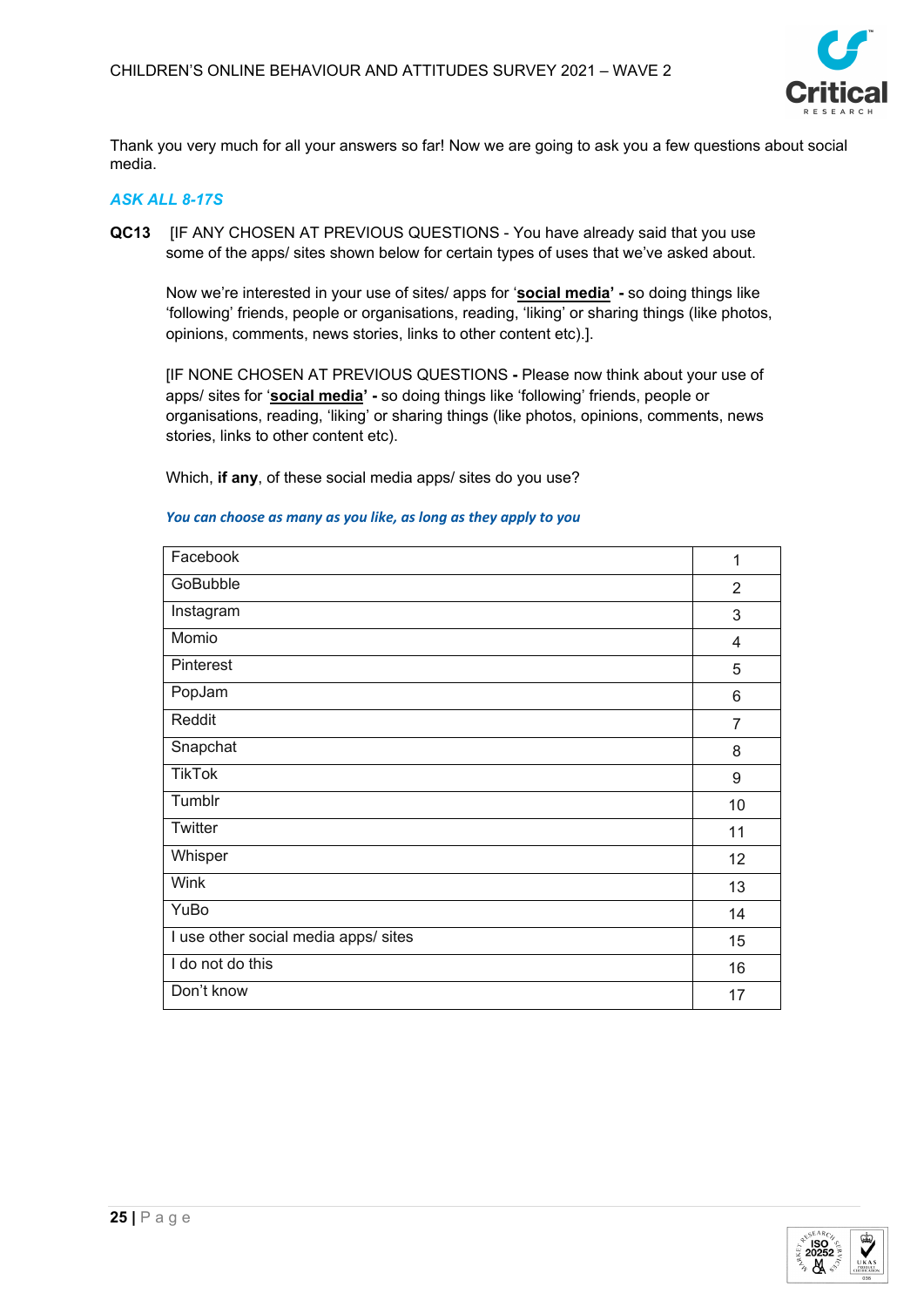

## *ASK ALL AGED 8-17S*

**QC14** Is there a minimum age that someone has to be before they can have a profile on most social media apps or sites? So sites or apps like Instagram, Snapchat, Facebook or TikTok.

#### *Please choose one answer*

| Yes – there is a minimum age requirement    |  |
|---------------------------------------------|--|
| No – there is not a minimum age requirement |  |
| Don't know                                  |  |

## *ASK ALL AGED 8-17 THAT ARE AWARE OF A MINIMUM AGE REQUIREMENT AT QC14 (CODE1) – OTHERS SKIP TO QC16*

**QC15** And, for most social media apps or sites what is this minimum age (that someone has to be before they can have a profile on apps or sites like Instagram, Snapchat, Facebook or TikTok)?

Please select an answer based on **what you think is true,** not what you think the age **should** be

#### *Please choose one answer*

| Age under 10     | 1  |
|------------------|----|
| Aged 10          | 2  |
| Aged 11          | 3  |
| Aged 12          | 4  |
| Aged 13          | 5  |
| Aged 14          | 6  |
| Aged 15          | 7  |
| Aged 16          | 8  |
| Aged 17          | 9  |
| Aged 18 or older | 10 |
| Don't know       | 11 |
|                  |    |

#### *ASK ALL 8-17S WITH A SOCIAL MEDIA PROFILE AT QC13 (CODES 1-15) – OTHERS SKIP TO QC20*

**QC19** Still thinking about the **social media sites or apps you use**. So sites or apps like <<qc13 responses>>.

Which **one** of these statements **best** describes how you use these?

| I share, comment post or 'like' things on these sites/ apps |  |
|-------------------------------------------------------------|--|
| I only really read things on these sites/ apps              |  |
| Don't know                                                  |  |

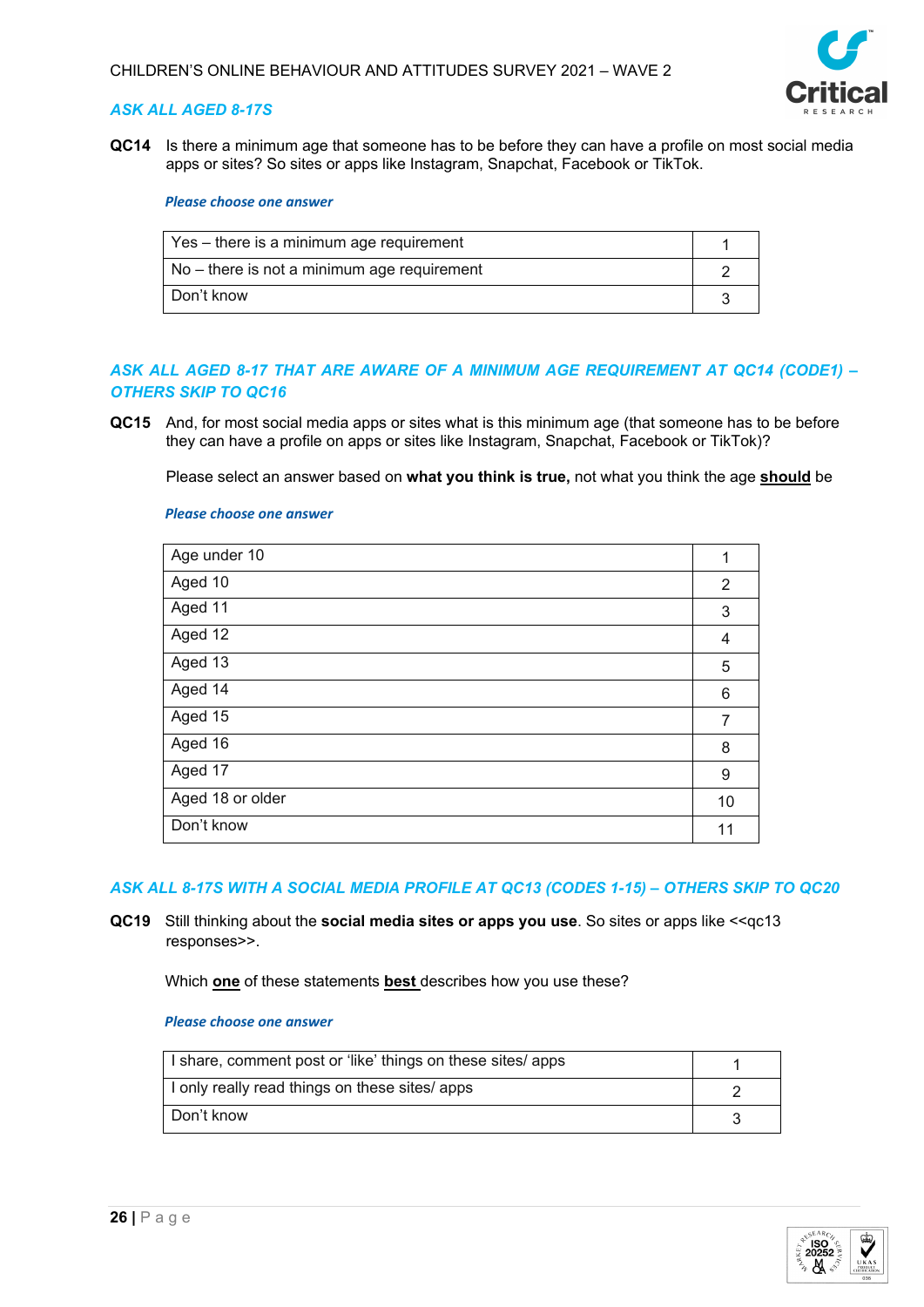

## *ASK ALL 8-17S WITH A SOCIAL MEDIA PROFILE AT QC13 (CODES 1-15) OR THAT USE MESSAGING/ VOICE OR VIDEO CALLING APPS AT QC3 (CODES 1-17) – OTHERS SKIP TO QC18*

You're doing great. You're now going to see some things that other people have said about **social media, messaging or video calling apps or sites**.

So, when you use apps or sites like Snapchat, Instagram, WhatsApp or TikTok.

*ASK ALL 8-17S WITH A SOCIAL MEDIA PROFILE AT QC13 (CODES 1-15) OR THAT USE MESSAGING/ VOICE OR VIDEO CALLING APPS AT QC3 (CODES 1-17) – OTHERS SKIP TO QC18*

**QC17B** Which **one** of the answers best describes what you think?

**People are mean or unkind to each other on these sorts of apps or sites**

#### *Please choose one answer*

| All the time     |    |
|------------------|----|
| Most of the time |    |
| Sometimes        |    |
| Never            |    |
| Don't know       | :5 |

#### *ASK ALL 8-17S WITH A SOCIAL MEDIA PROFILE AT QC13 (CODES 1-15) OR THAT USE MESSAGING/ VOICE OR VIDEO CALLING APPS AT QC3 (CODES 1-17) – OTHERS SKIP TO QC18*

**QC17C** Which **one** of the answers best describes what you think?

#### **There is pressure to be popular on these sorts of apps or sites**

| All the time     |   |
|------------------|---|
| Most of the time |   |
| Sometimes        | 3 |
| Never            |   |
| Don't know       | 5 |

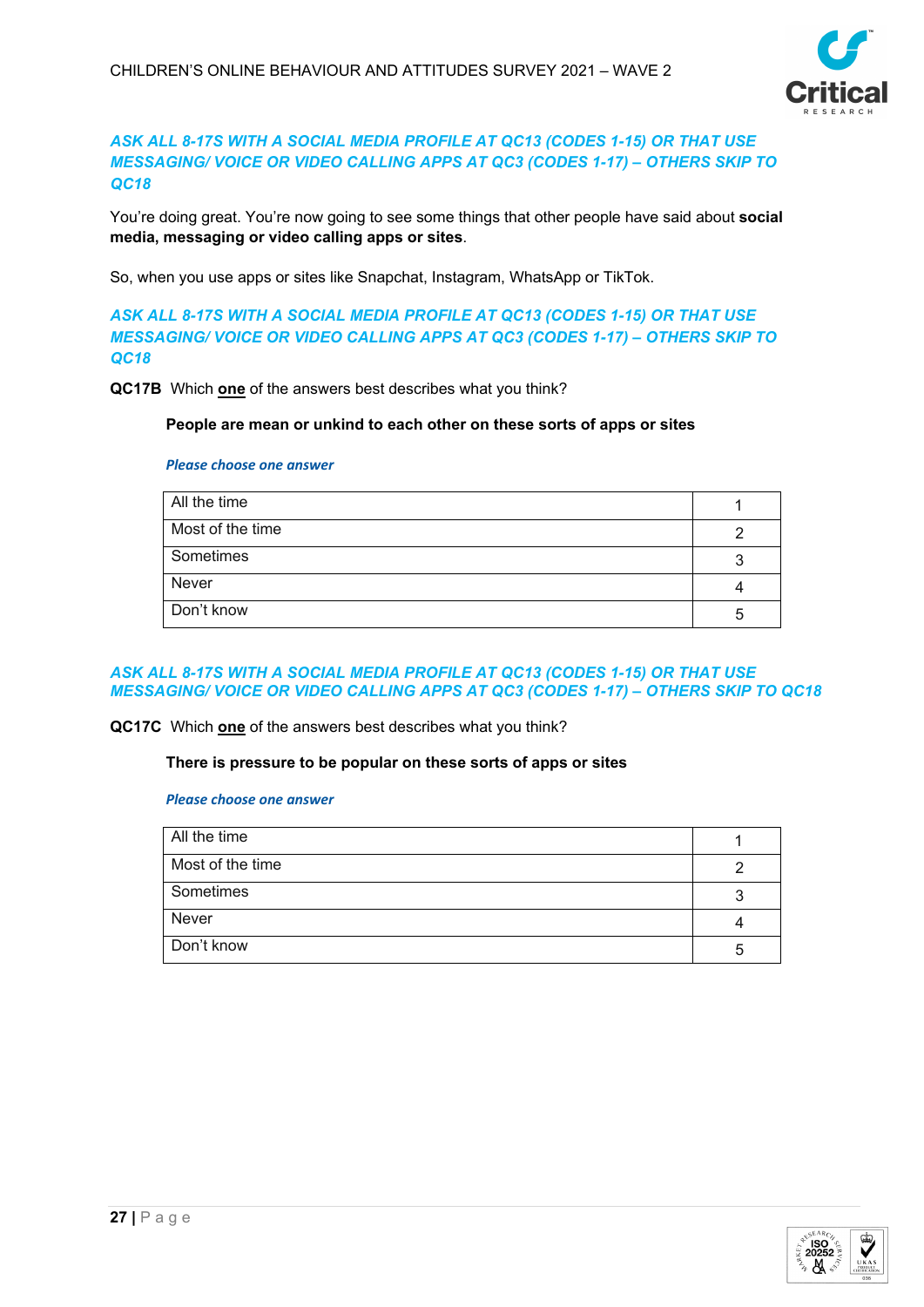

## *ASK ALL 8-17S WITH A SOCIAL MEDIA PROFILE AT QC13 (CODES 1-15) OR THAT USE MESSAGING/ VOICE OR VIDEO CALLING APPS AT QC3 (CODES 1-17) – OTHERS SKIP TO QC18*

**QC17D** Which **one** of the answers best describes what you think?

## **Using these sorts of apps or sites makes me feel happy**

#### *Please choose one answer*

| All the time     |   |
|------------------|---|
| Most of the time |   |
| Sometimes        |   |
| Never            |   |
| Don't know       | h |

## *ASK ALL 8-17S WITH A SOCIAL MEDIA PROFILE AT QC13 (CODES 1-15) OR THAT USE MESSAGING/ VOICE OR VIDEO CALLING APPS AT QC3 (CODES 1-17) – OTHERS SKIP TO QC18*

**QC17E** Which **one** of the answers best describes what you think?

#### **Using these sorts of apps or sites helps me feel closer to my friends**

| All the time     |    |
|------------------|----|
| Most of the time |    |
| Sometimes        |    |
| Never            |    |
| Don't know       | :5 |

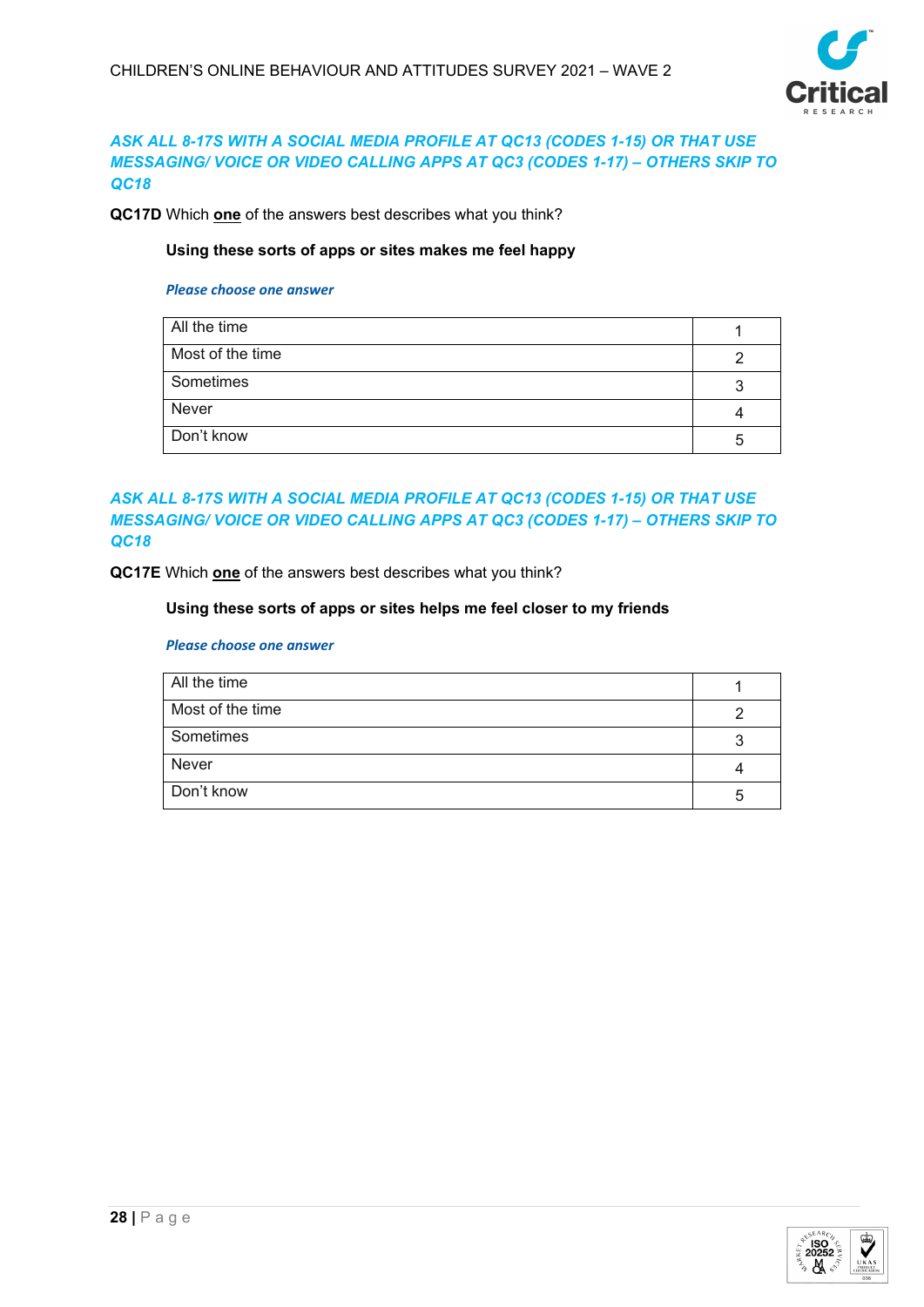

## *ASK ALL 12-17S WITH A SOCIAL MEDIA PROFILE AT QC13 (CODES 1-15) OR THAT USE MESSAGING/ VOICE OR VIDEO CALLING APPS AT QC3 (CODES 1-17) - OTHERS SKIP TO QC20*

**QC18** Still thinking about social media and messaging apps and sites - like Snapchat, Instagram, WhatsApp and TikTok…

Which, if any, of these things do you ever do on **social media or messaging apps or sites**?

| Follow my friends/like or comment on their posts or photos         |   |
|--------------------------------------------------------------------|---|
| Send supportive messages to friends if they are having a hard time |   |
| Follow celebrities/ YouTubers/ TikTokkers/ influencers             |   |
| Share/ discuss news stories with others                            |   |
| Follow companies or brands that I like                             | 5 |
| Sign petitions                                                     |   |
| Support causes or organisations by sharing or commenting on posts  |   |
| None of these                                                      | 8 |
| Don't know                                                         |   |

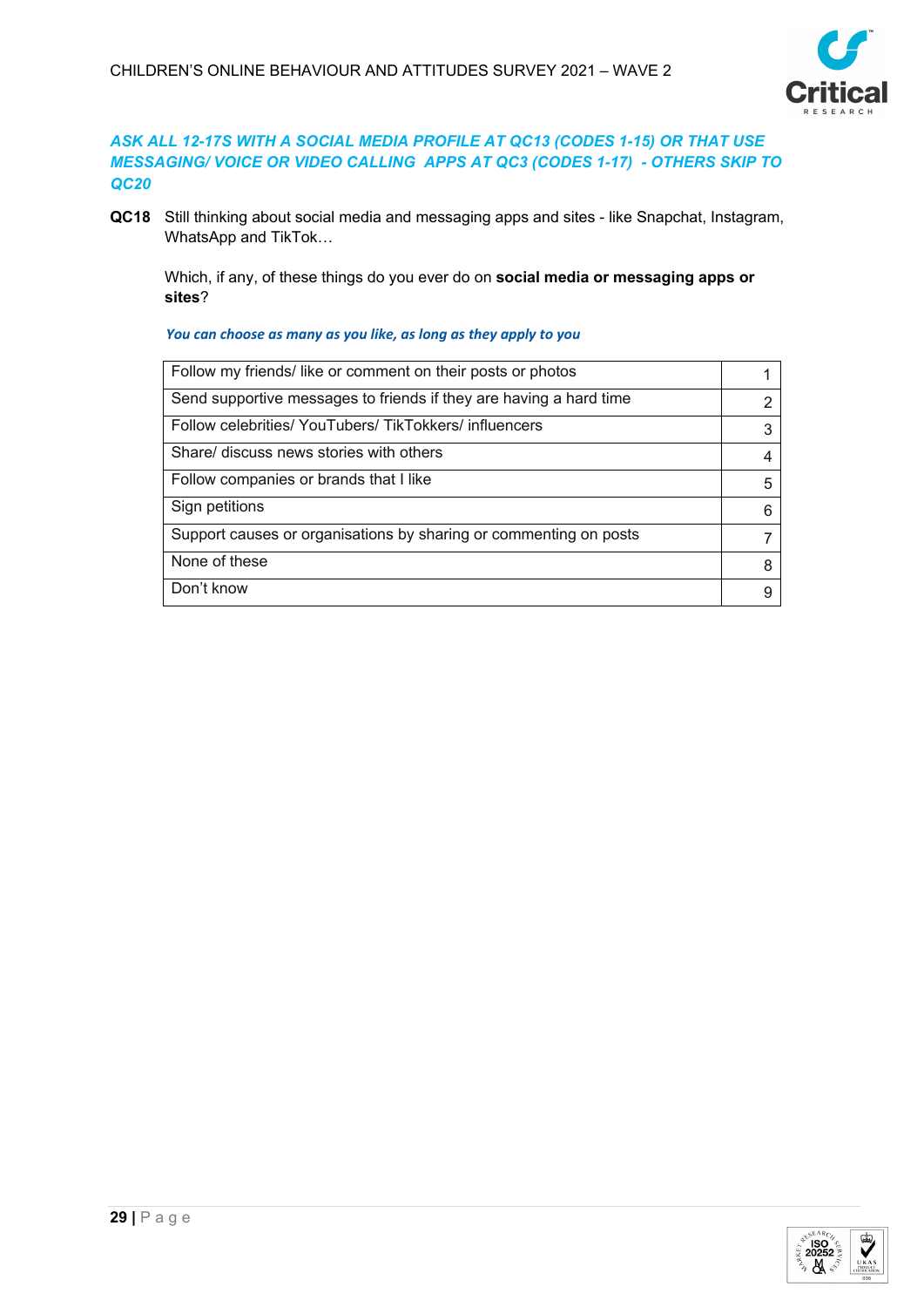

*ASK ALL 8-17S WITH A SOCIAL MEDIA PROFILE AT QC13 (CODES 1-14) OR THAT WATCH VSP CONTENT (QC4 CODES 1-15) OR POST CONTENT ON VSPS (QC6 CODES 1-14) OR THAT WATCH LIVESTREAMS (QC9 CODES 1-7) OR POST LIVESTREAMS (QC11 CODES 1-7) - OTHERS SKIP TO QC21*

**QC20** Below is a list of some of the apps/ sites that you said earlier that you use.

Some can be used by anyone, but others need you to set up a profile first. This may involve choosing a user name, password and a picture for your profile.

Please click on those where you have **set up a profile**.

| <b>Byte</b>                             | $\mathbf{1}$   |
|-----------------------------------------|----------------|
| DailyMotion                             | $\overline{2}$ |
| Dubsmash                                | $\mathfrak{S}$ |
| Facebook                                | $\overline{4}$ |
| Fruitlab                                | 5              |
| <b>GoBubble</b>                         | $6\phantom{a}$ |
| GoNoodle                                | $\overline{7}$ |
| <b>GROM</b> social                      | 8              |
| Imgur                                   | $9\,$          |
| Instagram                               | 10             |
| Momio                                   | 11             |
| Monkey                                  | 12             |
| Pinterest                               | 13             |
| PopJam                                  | 14             |
| Reddit                                  | 15             |
| Snapchat                                | 16             |
| <b>TikTok</b>                           | 17             |
| Triller                                 | 18             |
| Tumblr                                  | 19             |
| Twitch                                  | 20             |
| Twitter                                 | 21             |
| Vimeo                                   | 22             |
| Whisper                                 | 23             |
| Wink                                    | 24             |
| YuBo                                    | 25             |
| YouNow                                  | 26             |
| YouTube                                 | 27             |
| I do not have a profile on ANY of these | 28             |
| Don't know                              | 29             |

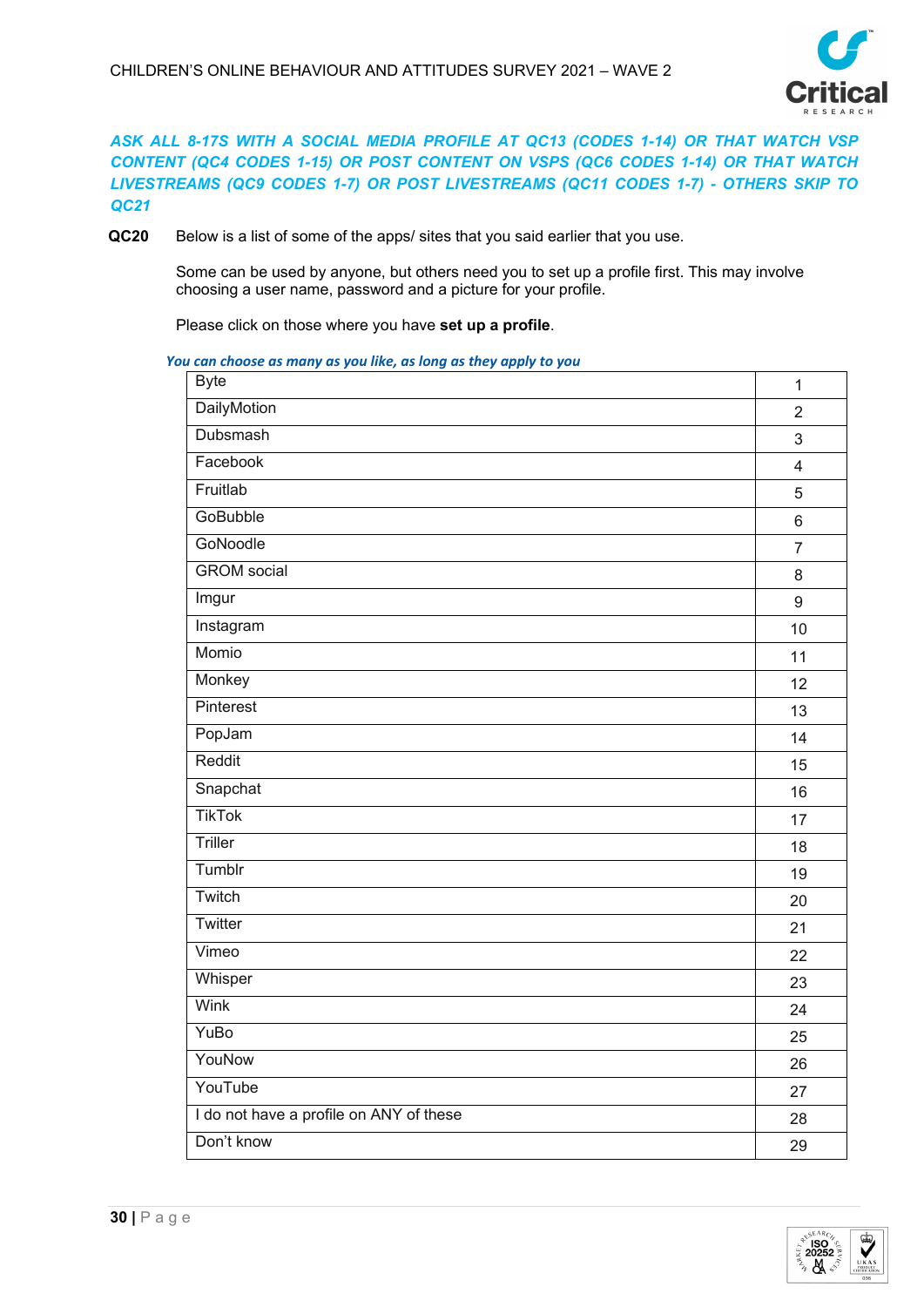

## *ASK IF CHILD AGED 8-12 HAS A REGISTERED PROFILE AT ANY SITES AT QC20 (CODES 1-27) - OTHERS SKIP TO QC23*

**QC21** Thinking about all the sites/ apps you just said you had a profile on which **one** of these statements **fits the best**?

#### *Please choose one answer*

| I set up these profiles myself                      |  |
|-----------------------------------------------------|--|
| I set up these profiles with help from someone else |  |
| Someone else set up these profiles for me           |  |
| Don't know                                          |  |

## *ASK IF CHILD HAS A REGISTERED PROFILE AT ANY SITES AT QC20 (CODES 1-27) - OTHERS SKIP TO QC24*

## **QC23** If you have **more than one profile** on any of your **social media** apps or sites… why is that?

*You can choose as many as you like, as long as they apply to you*

| I have separate account(s) dedicated to a hobby (eg skateboarding, gaming,<br>photography etc)       |   |
|------------------------------------------------------------------------------------------------------|---|
| I have one account for my closest friends and another for everyone else                              | 2 |
| I have an account just for my parents/ family to see                                                 | 3 |
| I have different accounts for sharing/ posting my own content and for<br>following other people      |   |
| I have more than one but I don't use them all                                                        | 5 |
| I have one account that I use for the 'real' me and one that has edited/ filtered<br>posts or photos | 6 |
| Something else - please type in below                                                                |   |
| Don't know                                                                                           | 8 |
| I don't have more than one profile                                                                   |   |

## *ASK ALL 8-17S THAT USE SOCIAL MEDIA/ APPS FOR MESSAGING OR CALLS/ WATCHING OR UPLOADING VIDEOS ON VSPS OR WATCHING OR POSTING ON LIVE STREAMING SITES*

**QC24** Earlier you said you used the following sites or apps for various activities. <<insert relevant logos>>

Do you use any **other** sites or apps for messaging or calls, for social media, for watching or uploading videos or for live streaming?

*Please type into the box below*

## **TEXT BOX**

**None/ Have not used any other sites/ apps**

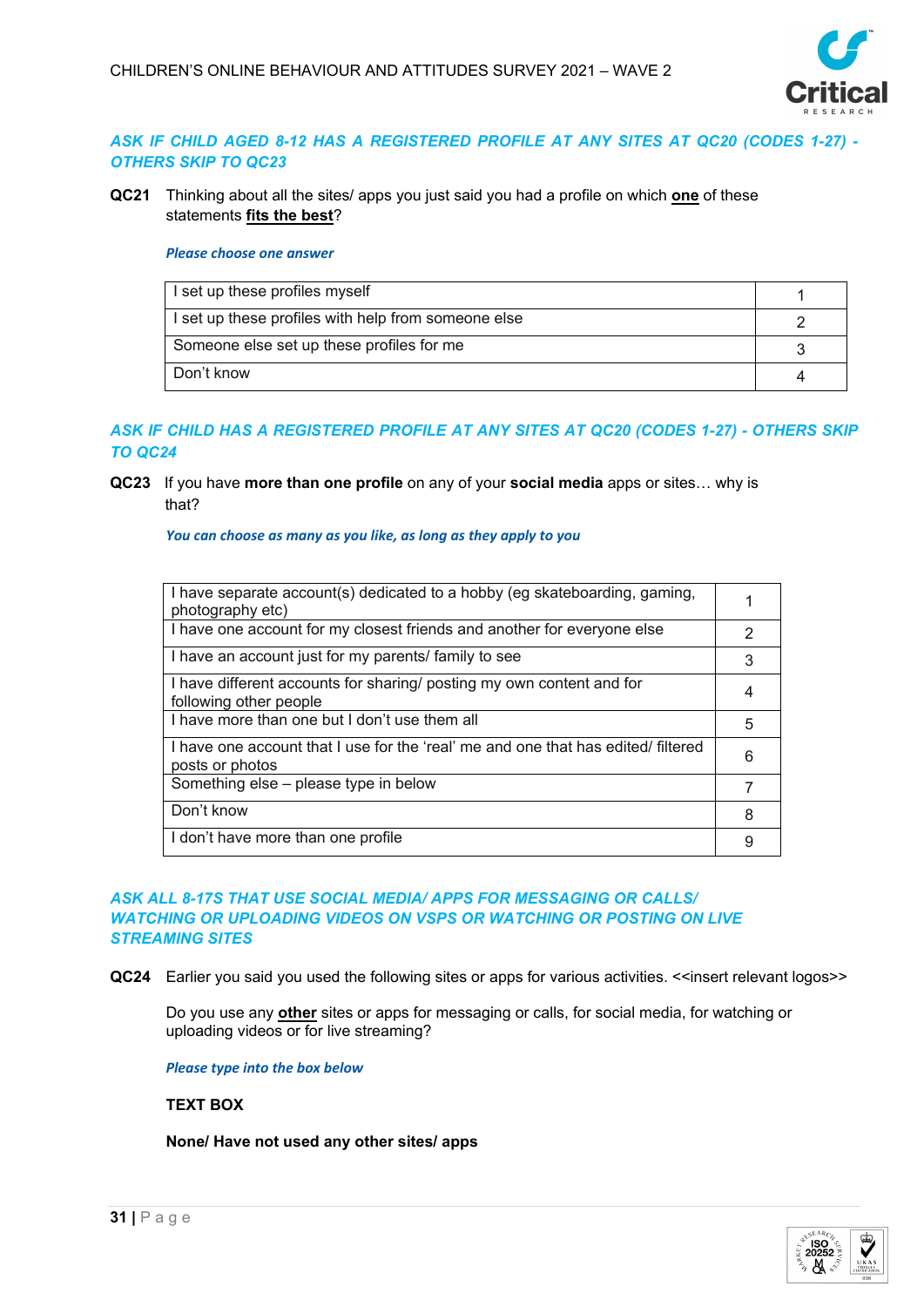

## *ASK ALL 12-17S WHO GO ONLINE AT QC1 (CODES 1-6) – OTHERS SKIP TO G1*

**QC38A** Which one of these answers best describes what you think about this statement?

#### **"I think it is important that people can say what they want online, even if it upsets or offends other people"**

#### *Please choose one answer*

| Disagree                   |  |
|----------------------------|--|
| Neither agree nor disagree |  |
| Agree                      |  |
| Don't know                 |  |

## *ALL AGED 8-17*

**G1.** Finally some questions about gaming.

Do you play games at home or elsewhere in any of these ways?

| On a games console or games player<br>(e.g. PlayStation, Xbox, Nintendo Switch, Nintendo DS or PS Vita) |   |
|---------------------------------------------------------------------------------------------------------|---|
| On a desktop computer, laptop, or netbook                                                               | 2 |
| On a mobile phone or smartphone                                                                         |   |
| On a tablet                                                                                             |   |
| Through an app on a smart TV                                                                            | 5 |
| On a virtual reality gaming headset / device<br>(e.g. Oculus, Samsung Gear VR)                          | 6 |
| Using wearable technology like a smartwatch (such as an Apple Watch)                                    |   |
| No, I never play games                                                                                  |   |

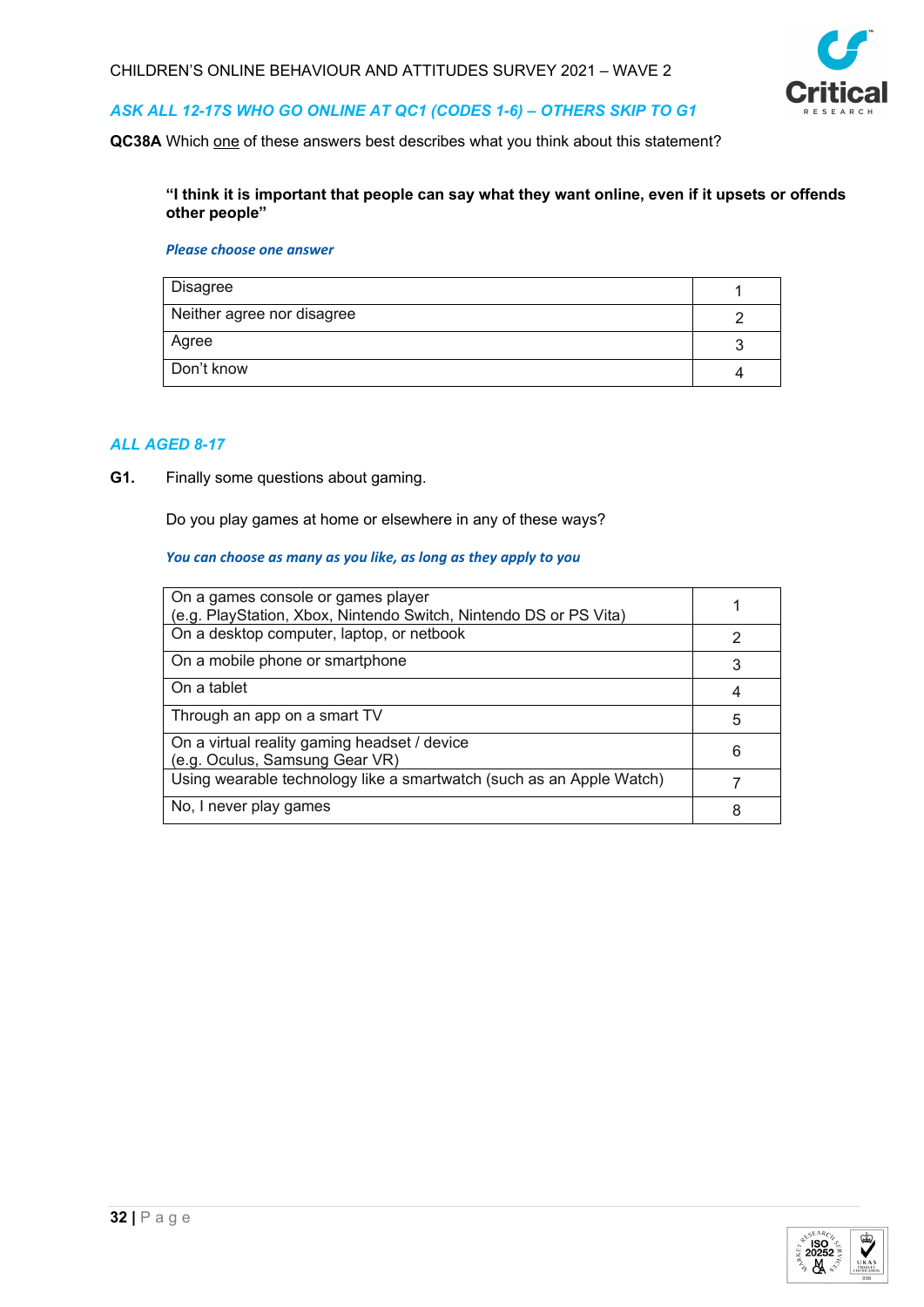

## *ALL AGED 8-17 THAT PLAY GAMES AT G1 (CODES 1 -7)*

**G2.** Which of the following types of games do you play?

#### *You can choose as many as you like, as long as they apply to you*

| Puzzles or quizzes                                                        |    |
|---------------------------------------------------------------------------|----|
| (e.g. Trivia 360, Sudoku, Candy Crush)                                    |    |
| Action/adventure                                                          | 2  |
| (Super Mario Odyssey, Legend of Zelda: Breath of the Wild, Subway Surfer) |    |
| <b>Shooters</b>                                                           | 3  |
| (e.g. Star Wars: Battlefront, Call of Duty)                               |    |
| Playing against one other person                                          | 4  |
| (e.g. Words with Friends, Online chess)                                   |    |
| Playing against multiple people/ teams                                    | 5  |
| (e.g. Fortnite, Fall Guys, Among Us)                                      |    |
| Creative and building games                                               | 6  |
| (e.g. Roblox, Minecraft)                                                  |    |
| Playing in a virtual world                                                | 7  |
| (e.g. Animal Crossing, World of Warcraft, Sims)                           |    |
| Simulation experience                                                     | 8  |
| (e.g. flying a plane)                                                     |    |
| Fitness and dance                                                         | 9  |
| (e.g. Wii Fit, Just Dance etc.)                                           |    |
| Sports                                                                    | 10 |
| (e.g. FIFA, NBA, Rocket League)                                           |    |
| Other type of games - Please type in below                                | 11 |
|                                                                           |    |
| Don't know                                                                | 12 |
|                                                                           |    |

## *ALL AGED 8-17 THAT PLAY GAMES AT G1 (CODES 1 -7)*

#### **G3A.** Do you play games **online?**

#### *Please choose one answer*

| Yes        |  |
|------------|--|
| No         |  |
| Don't know |  |

## *ALL AGED 8-17 THAT PLAY GAMES ONLINE AT G3A (CODE 1)*

**G3B.** When you play games online, which of these describe how you play?

| Playing on your own - against the games console/ computer or other device                 |  |
|-------------------------------------------------------------------------------------------|--|
| Playing with or against someone you know/ that you have met in person                     |  |
| Playing with or against someone you do <b>not</b> know/ you have <b>not</b> met in person |  |
| Don't know                                                                                |  |

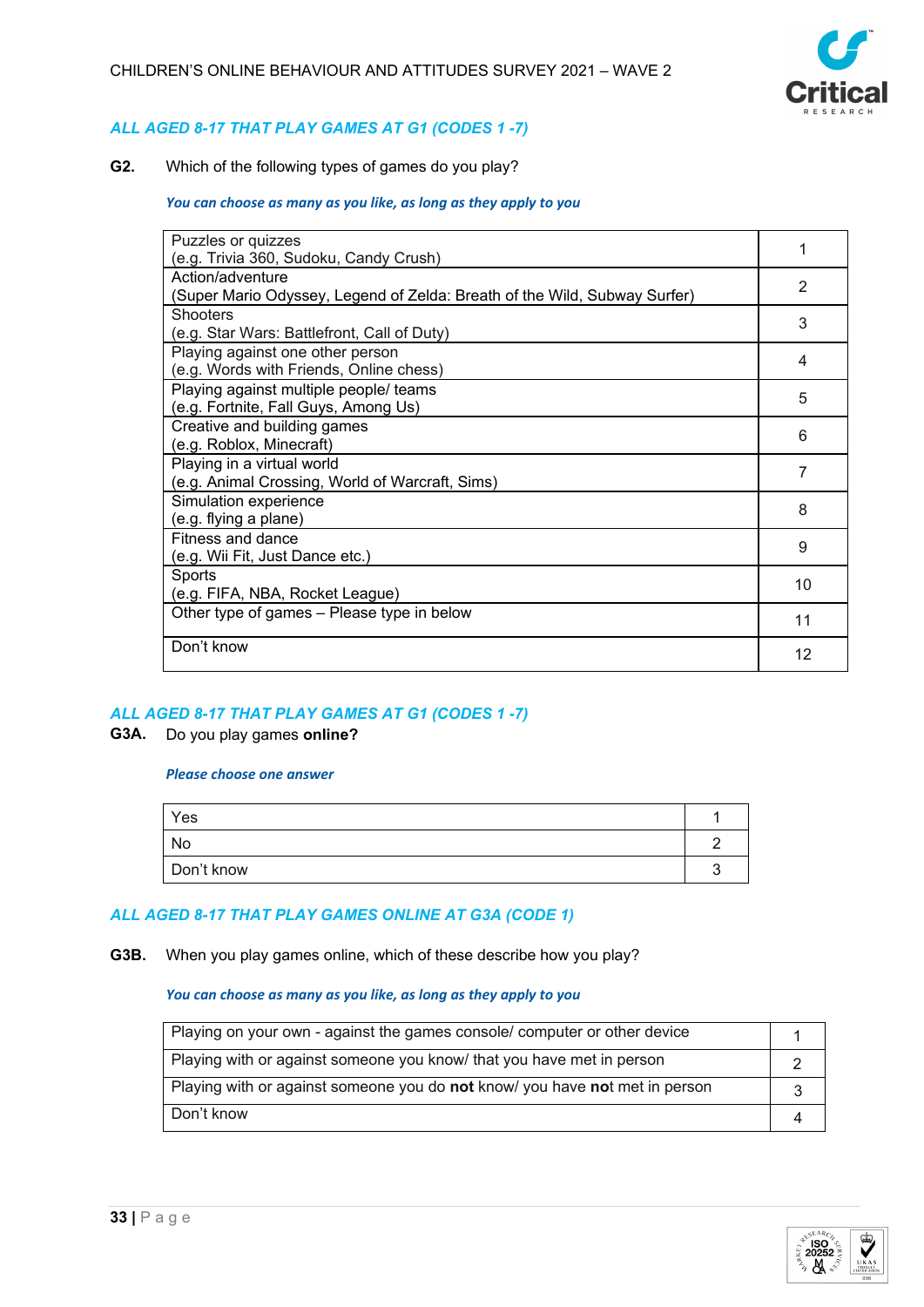

## *ALL AGED 8-17 THAT PLAY GAMES ONLINE AT G3A (CODE 1)*

**G3C.** Do you play games online with your parents at all?

#### *Please choose one answer*

| Yes        |  |
|------------|--|
| No         |  |
| Don't know |  |

#### *ALL AGED 8-17 THAT PLAY GAMES ONLINE AT G3A (CODE 1)*

**QC43.** When you play games online, do you ever chat through the game to other people who are playing, through messaging or using a headset?

#### *Please choose one answer*

| Yes        |  |
|------------|--|
| No         |  |
| Don't know |  |

## *ALL AGED 8-17 THAT EVER CHAT TO OTHERS WHEN GAMING AT QC43 (CODE 1)*

**QC44.** Who do you chat to through the game when you play games online?

#### *You can choose as many as you like, as long as they apply to you*

| People I am friends with/ people that I know outside of the game |  |
|------------------------------------------------------------------|--|
| People that I only know through playing the game                 |  |
| Don't know                                                       |  |

You did it! Thanks very much for your help!

Can you please ask your parent or guardian to complete the rest of the questions that we have?

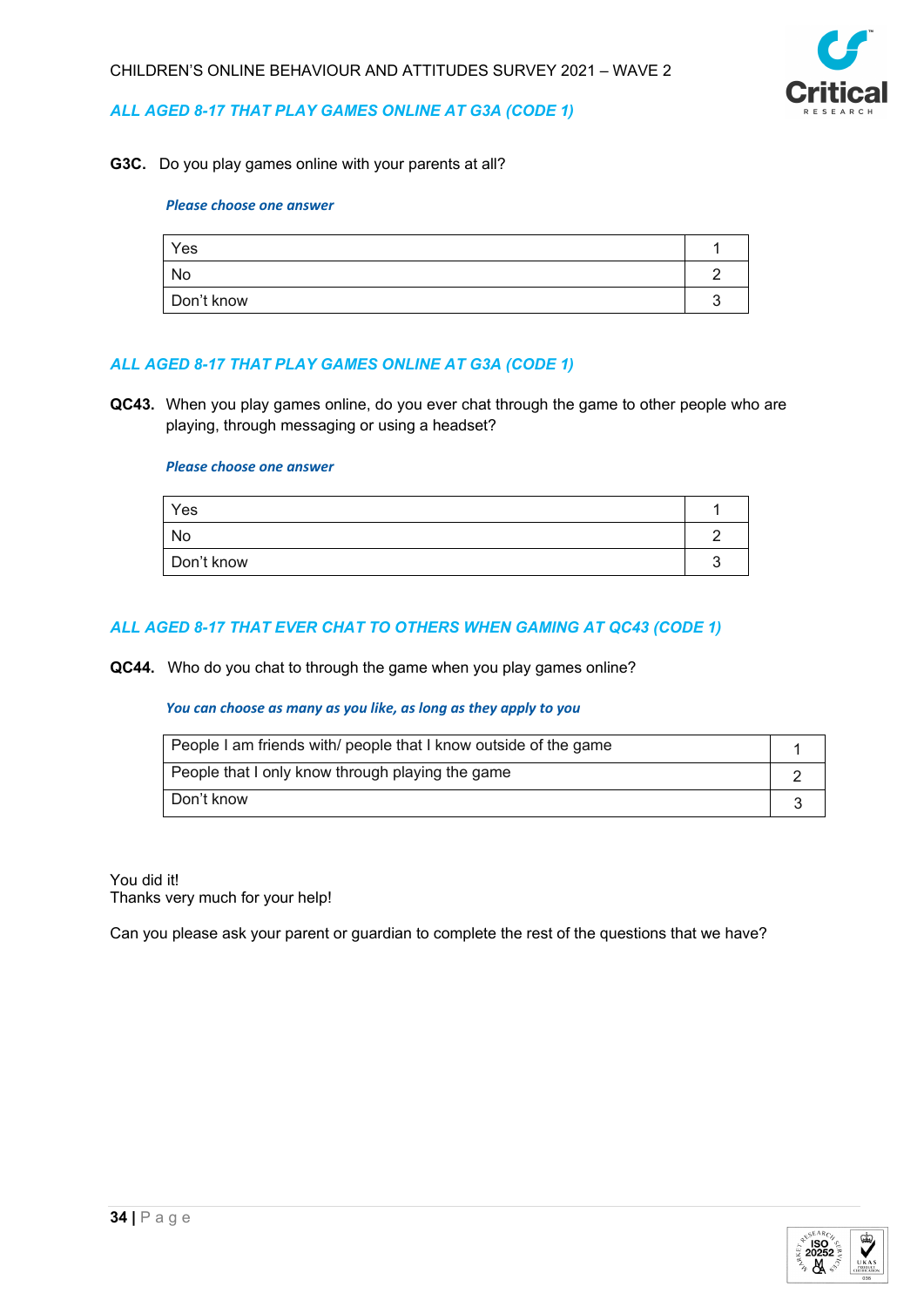

## *SHOWSCREEN 9a – SHOW ALL PARENTS OF 3-7s*

We'd now like to ask you some questions about your child and your household.

These questions are used to help us to group the different people who respond to the survey from across the UK when we look at the results. You are, of course, free to choose not to answer each question.

## *SHOWSCREEN 9b – SHOW ALL PARENTS OF 8-17s*

Thanks very much again for letting [your child] answer those questions.

We'd now like to ask you some questions about your child and your household.

These questions are used to help us to group the different people who respond to the survey from across the UK when we look at the results. You are, of course, free to choose not to answer each question.

Click the '>>' button to continue

## *ASK ALL PARENTS OF 4-15S*

**C1A** Which school year has [your child] been in most recently?

|         | <b>England and Wales</b>                                | Northern Ireland                                     | <b>Scotland</b>                                       |
|---------|---------------------------------------------------------|------------------------------------------------------|-------------------------------------------------------|
| Aged 3  | Don't ask as not at school                              | Don't ask as not at school                           | Don't ask as not at school                            |
| Aged 4  | Reception or not started<br>school or Prefer not to say | Year 1 or not started school<br>or Prefer not to say | Nursery or not started school<br>or Prefer not to say |
|         | Reception or Year 1 or Prefer                           | Year 1 or Year 2 or Prefer                           | Nursery or P1 or Prefer not to                        |
| Aged 5  | not to say                                              | not to say                                           | say                                                   |
|         | not to say<br>Year 1 or Year 2 or Prefer not            | Year 2 or Year 3 or Prefer                           |                                                       |
| Aged 6  | to say                                                  | not to say                                           | P1 or P2 or Prefer not to say                         |
|         | Year 2 or Year 3 or Prefer not                          | Year 3 or Year 4 or Prefer                           |                                                       |
| Aged 7  | to say                                                  | not to say                                           | P2 or P3 or Prefer not to say                         |
|         | Year 3 or Year 4 or Prefer not                          | Year 4 or Year 5 or Prefer                           |                                                       |
| Aged 8  | to say                                                  | not to say                                           | P3 or P4 or Prefer not to say                         |
|         | Year 4 or Year 5 or Prefer not                          | Year 5 or Year 6 or Prefer                           |                                                       |
| Aged 9  | to say                                                  | not to say                                           | P4 or P5 or Prefer not to say                         |
|         | Year 5 or Year 6 or Prefer not                          | Year 6 or Year 7 or Prefer                           |                                                       |
| Aged 10 | to say                                                  | not to say                                           | P5 or P6 or Prefer not to say                         |
| Aged 11 | Year 6 or Year 7 or Prefer not<br>to say                | Year 7 or Year 8 or Prefer<br>not to say             | P6 or P7 or Prefer not to say                         |
|         | Year 7 or Year 8 or Prefer not                          | Year 8 or Year 9 or Prefer                           |                                                       |
| Aged 12 | to say                                                  | not to say                                           | P7 or S1 or Prefer not to say                         |
|         | Year 8 or Year 9 or Prefer not                          | Year 9 or Year 10 or Prefer                          |                                                       |
| Aged 13 | to sav                                                  | not to say                                           | S1 or S2 or Prefer not to say                         |
|         | Year 9 or Year 10 or Prefer                             | Year 10 or Year 11 or                                |                                                       |
| Aged 14 | not to say                                              | Prefer not to say                                    | S2 or S3 or Prefer not to say                         |
|         | Year 10 or Year 11 or Prefer                            | Year 11 or Year 12 or                                |                                                       |
| Aged 15 | not to say                                              | Prefer not to say                                    | S3 or S4 or Prefer not to say                         |

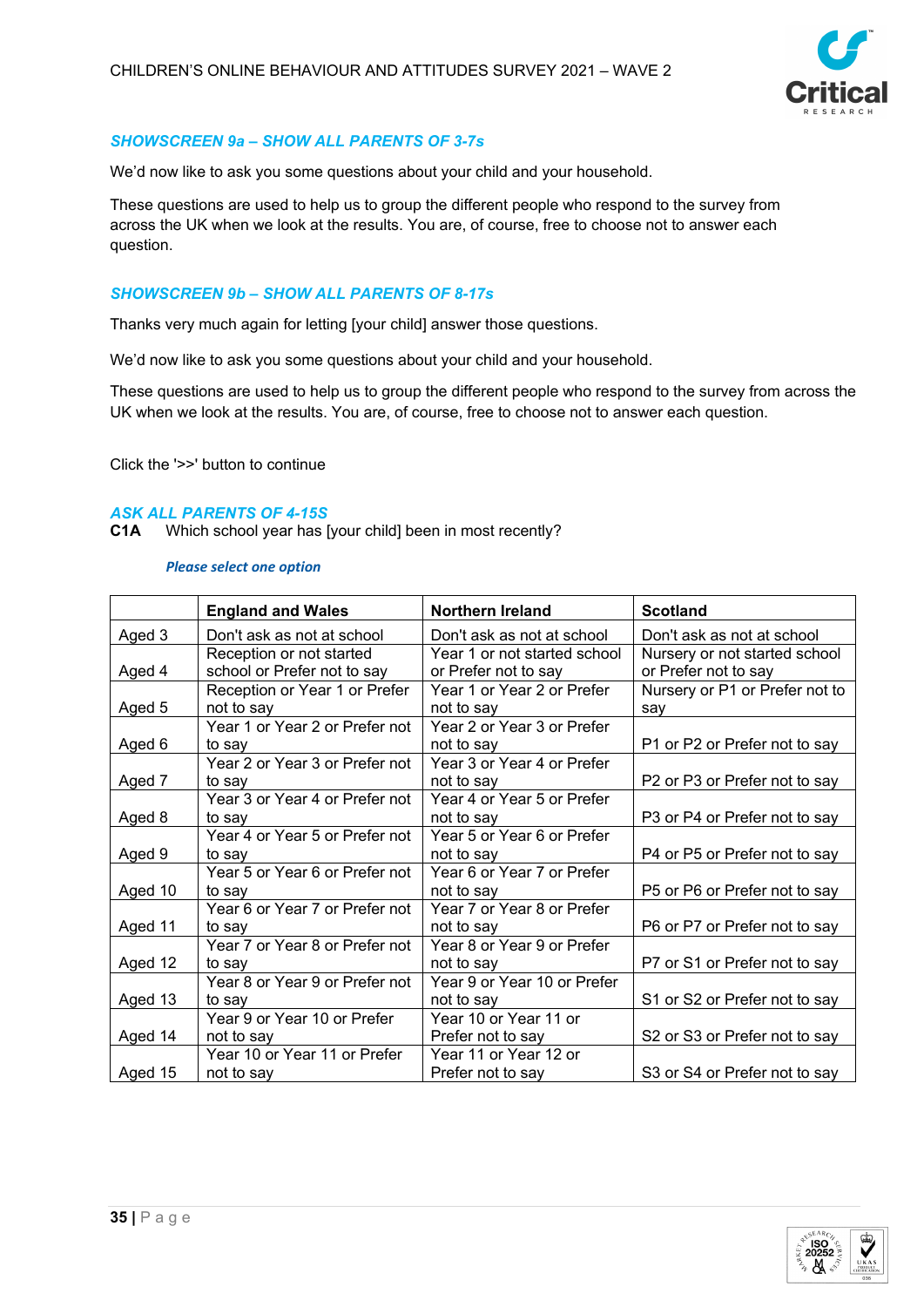

## *ASK ALL PARENTS OF 16-17S*

## **C1B** Is [your child] in **full time** education?

## *Please select one option*

| Yes               |  |
|-------------------|--|
| No                |  |
| Don't know        |  |
| Prefer not to say |  |

## *ASK ALL PARENTS OF 16-17s THAT ARE STILL IN FULL TIME EDUCATION AT C1B (CODE 1)*

#### **C1C** Which school year is [your child] in??

*Please select one option*

|         | <b>England and Wales</b>     | <b>Northern Ireland</b> | <b>Scotland</b>               |
|---------|------------------------------|-------------------------|-------------------------------|
|         | Year 11 or Year 12 or Prefer | Year 12 or Year 13 or   |                               |
| Aged 16 | not to say                   | Prefer not to say       | S4 or S5 or Prefer not to say |
|         | Year 12 or Year 13 or Prefer | Year 13 or Year 14 or   |                               |
| Aged 17 | not to say                   | Prefer not to say       | S5 or S6 or Prefer not to say |

## *ASK ALL PARENTS*

**C11.** Is English [your child]'s first or main language?

| Yes                                                                                     |  |
|-----------------------------------------------------------------------------------------|--|
| No                                                                                      |  |
| Child is bilingual/ trilingual – using English equally with one or more other languages |  |
| Prefer not to say                                                                       |  |

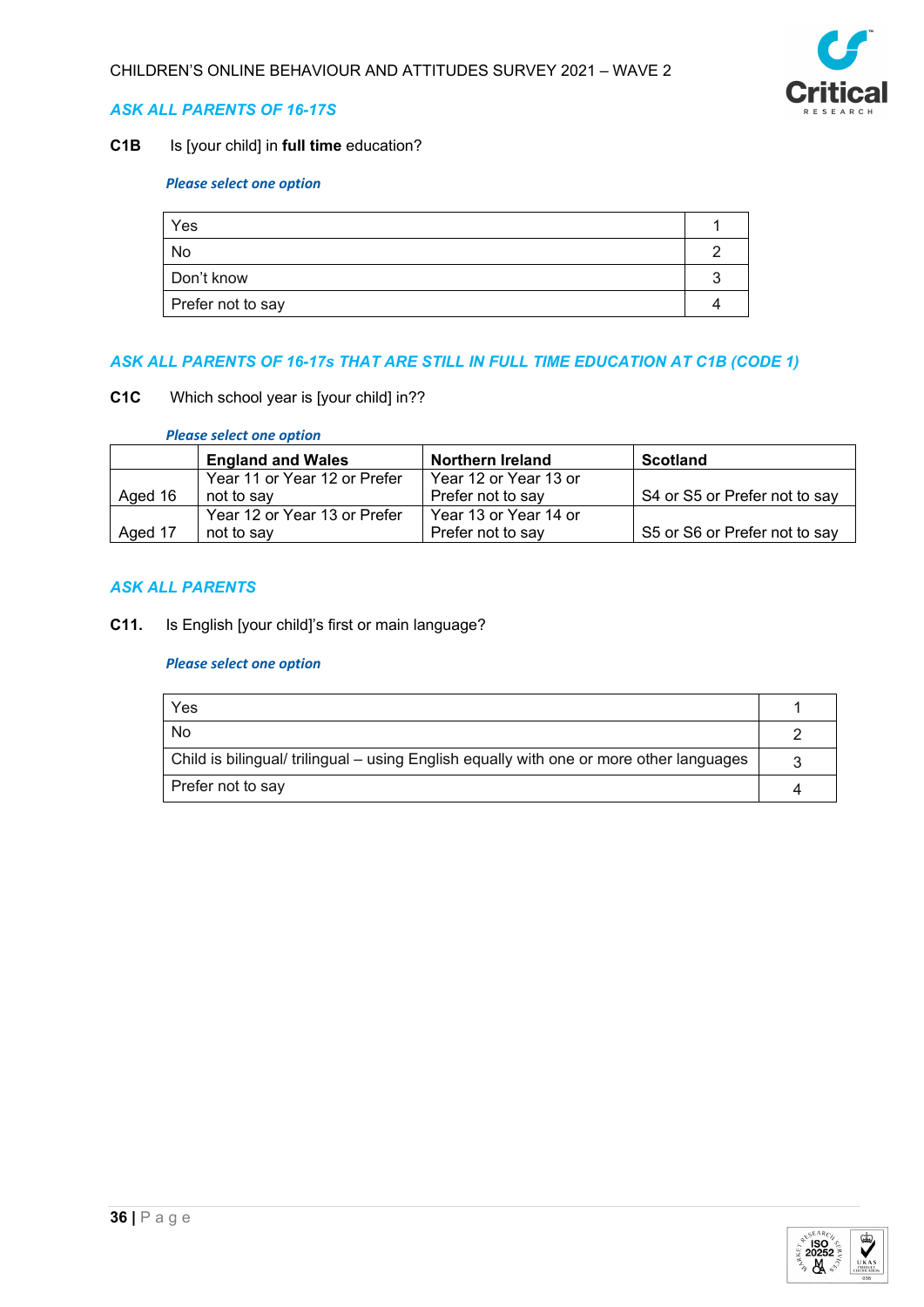

**C2** Which of these groups best describes your [your child] 's ethnic group or background

| <b>WHITE</b>                                      |    |
|---------------------------------------------------|----|
| English/ Welsh/ Scottish/ Northern Irish/ British | 1  |
| Irish                                             | 2  |
| Gypsy, Traveller or Irish Traveller               | 3  |
| Any other white background                        | 4  |
| <b>MIXED/ MULTIPLE ETHNIC GROUPS</b>              |    |
| White and Black Caribbean                         | 5  |
| White and Black African                           | 6  |
| White and Asian                                   | 7  |
| Any other mixed/ multiple ethnic background       | 8  |
| <b>ASIAN AND BRITISH ASIAN</b>                    |    |
| Indian                                            | 9  |
| Pakistani                                         | 10 |
| Bangladeshi                                       | 11 |
| Chinese                                           | 12 |
| Any other Asian background                        | 13 |
| <b>BLACK AND BLACK BRITISH</b>                    |    |
| Caribbean                                         | 14 |
| African                                           | 15 |
| Any other black/ African/ Caribbean background    | 16 |
| <b>OTHER ETHNIC GROUP</b>                         |    |
| Arab                                              | 17 |
| Any other ethnic background                       | 18 |
| Prefer not to say                                 | 19 |

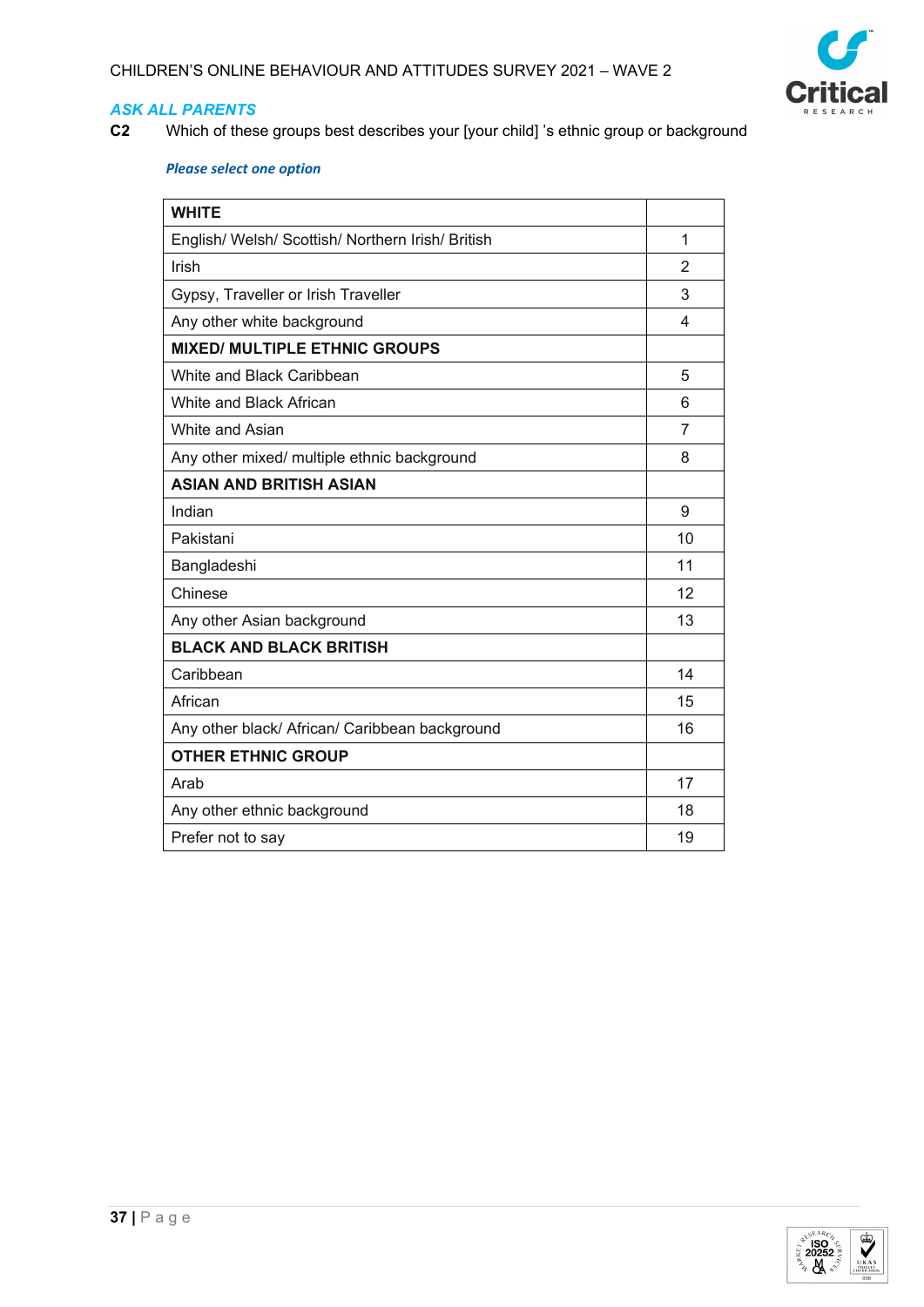

**C3** Which of these – if any – impact or limit [your child] 's daily activities?

#### *Please select all that apply*

| Hearing? Poor hearing, partial hearing, or are deaf                                                                                                                         |    |
|-----------------------------------------------------------------------------------------------------------------------------------------------------------------------------|----|
| Eyesight? Poor vision, colour blindness, partial sight, or are blind                                                                                                        | 2  |
| Mobility? Cannot walk at all/ use a wheelchair or mobility scooter etc., or cannot walk very<br>far or manage stairs or can only do so with difficulty                      | 3  |
| Dexterity? Limited ability to reach/ difficulty opening things with their hands/ difficulty using<br>a telephone handset/ television remote control/ computer keyboard etc. |    |
| Breathing? Breathlessness or chest pains                                                                                                                                    | 5  |
| Mental abilities? Such as learning, understanding, concentration, memory, communicating,<br>cognitive loss or deterioration.                                                | 6  |
| Social/ behavioural? Conditions associated with this such as autism, attention deficit<br>disorder, Asperger's, etc.                                                        |    |
| Their mental health? Anxiety, depression, or trauma-related conditions, for example                                                                                         | 8  |
| Other illnesses/ conditions which impact or limit their daily activities                                                                                                    | 9  |
| Nothing – no impairments or conditions that impact or limit their daily activities                                                                                          | 10 |
| Don't know                                                                                                                                                                  | 11 |
| Prefer not to say                                                                                                                                                           | 12 |

#### *ASK ALL PARENTS*

**C4** What is your age, please?

Please enter your age in years \_

| 16-17 years       |   |
|-------------------|---|
| 18-24 years       | 2 |
| 25-34 years       | 3 |
| 35-44 years       |   |
| 45-54 years       | 5 |
| 55-64 years       | 6 |
| 65 years or over  |   |
| Prefer not to say |   |

## *ASK ALL PARENTS*

**C5** Which of the following describes how you think of yourself? *Please select one option*

| Male                                                                               |  |
|------------------------------------------------------------------------------------|--|
| Female                                                                             |  |
| Prefer to use my own term – Please specify this term below if you would like<br>to |  |
| Prefer not to say                                                                  |  |

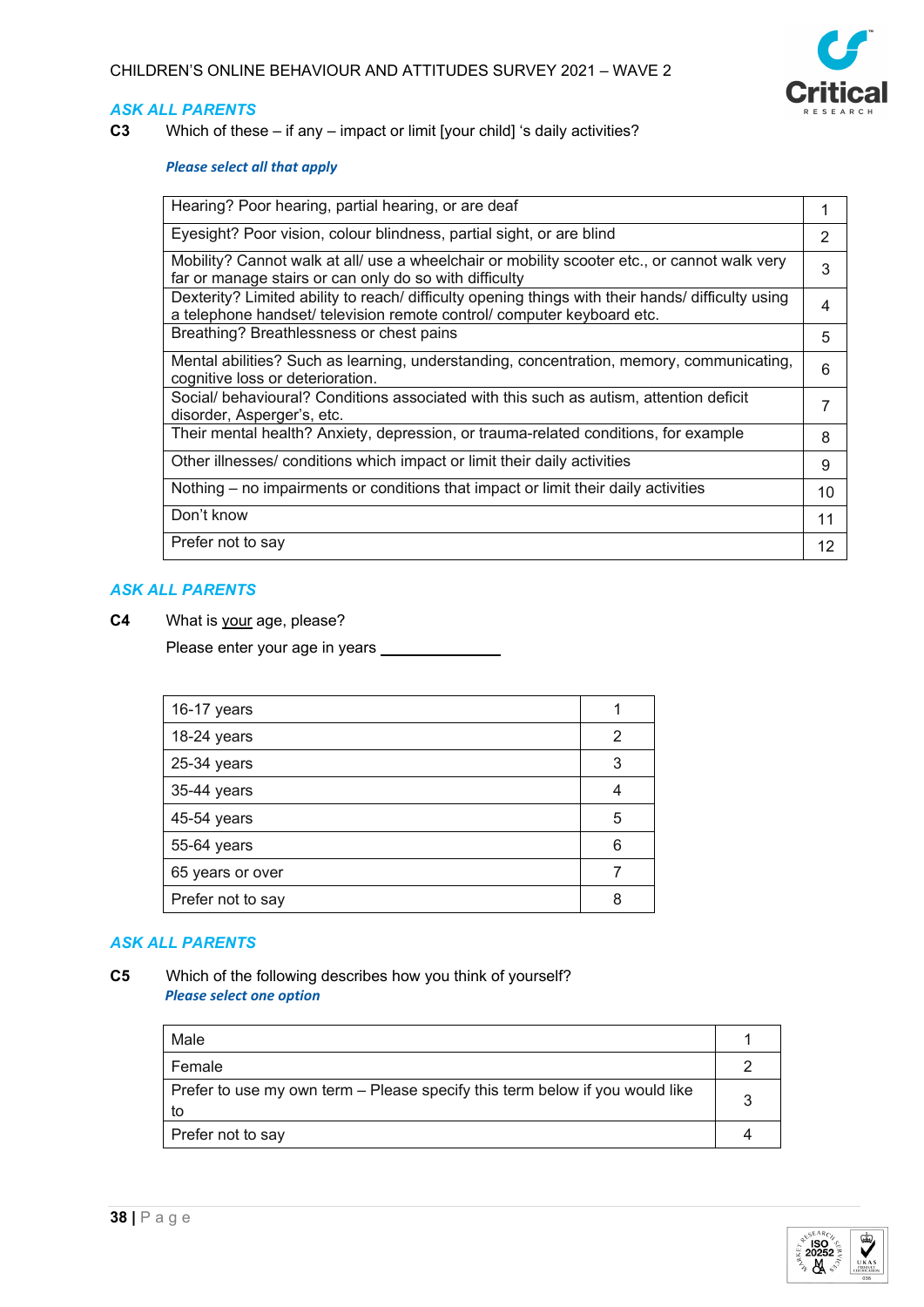

**C6** What is your working status?

**Please note** - if 'on furlough' please respond based on your employment status before furlough *Please select one option*

| In full time employment                   |   |
|-------------------------------------------|---|
| In part time employment                   | 2 |
| Unemployed                                | 3 |
| A student                                 | 4 |
| Full-time responsibility for home/ family | 5 |
| Retired                                   | 6 |
| Other                                     |   |
| Don't know                                | 8 |
| Prefer not to say                         | 9 |

## *ALL RESPONDENTS THAT ARE WORKING AT C6 (CODES 1-2)*

#### **C7** And are you currently on furlough? *Please select one option*

| Yes               |  |
|-------------------|--|
| No                |  |
| Don't know        |  |
| Prefer not to say |  |

## *ASK ALL PARENTS*

**C8** Could you please tell us whether you or anyone in your household currently receives any of the following benefits?   *Please select all that apply*

| Income Support                                          |    |
|---------------------------------------------------------|----|
| Income-based Jobseeker's Allowance                      | 2  |
| Pensions Credit (Guaranteed Credit)                     | 3  |
| Pensions Credit (no Guaranteed Credit)                  | 4  |
| Employment and Support Allowance (ESA)                  | 5  |
| Universal Credit (and household has other earnings).    | 6  |
| Universal Credit (and household has no other earnings). |    |
| Personal Independence Payment (PIP)                     | 8  |
| Carer's allowance                                       | 9  |
| Other - (please type in below)                          | 10 |
| None of these - Do not receive any of these benefits    | 11 |
| Don't know                                              | 12 |
| Prefer not to say                                       | 13 |